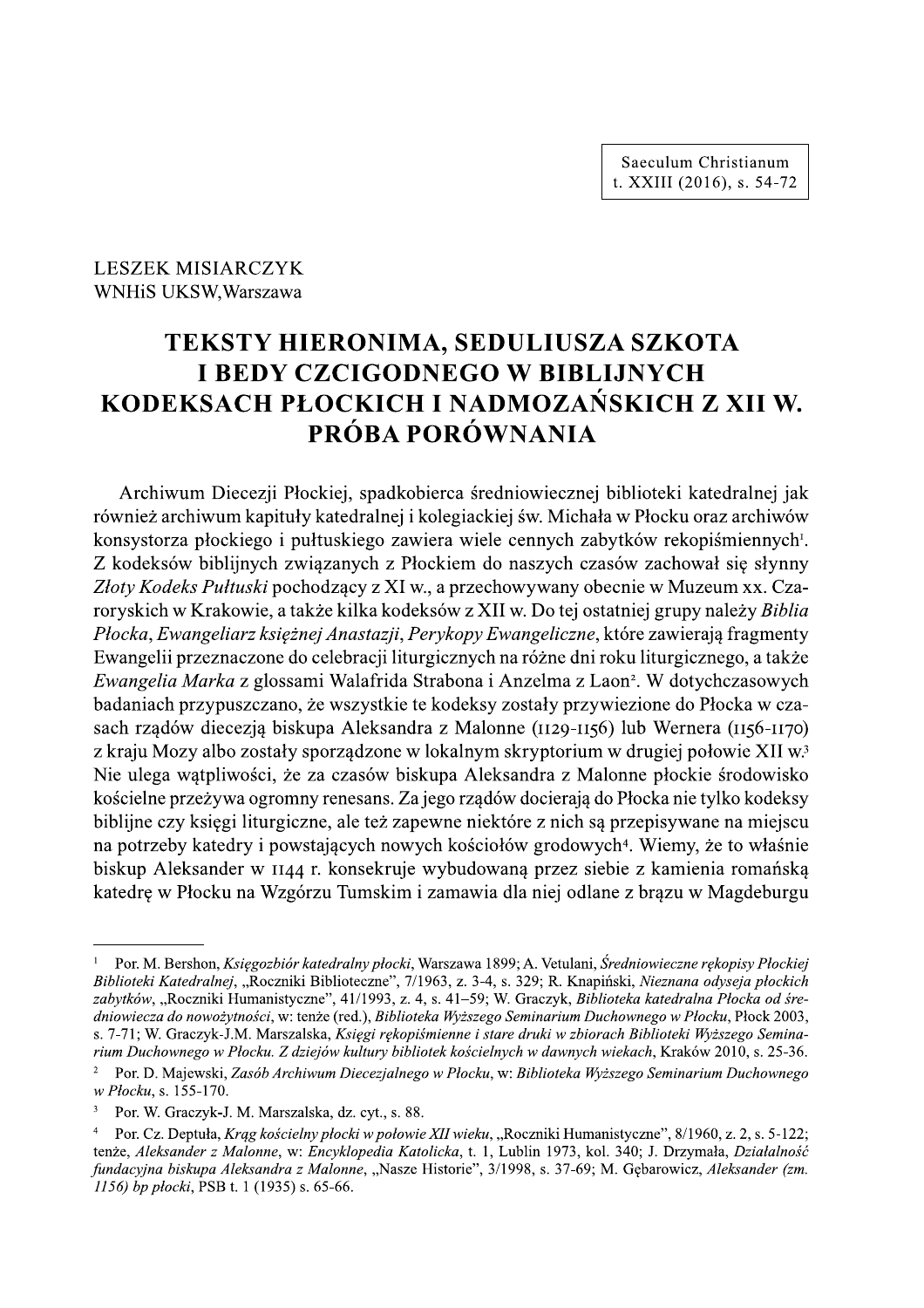słynne drzwi płockie<sup>5</sup>. O ile jednak historycy sztuki od dawna już interesowali się płockimi kodeksami biblijnymi, analizując ich oprawy i zdobnictwo, o tyle nie istnieją badania porównawcze pomiędzy wersjami tekstu biblijnego płockich i nadmozańskich kodeksów. Wyczerpującą analizę zdobnictwa słynnej Biblii Płockiej przeprowadził R. Knapiński<sup>6</sup>, srebrna okładka Ewangeliarza księżnej Anastazji stała się przedmiotem badań i licznych opracowań<sup>7</sup>, a miniatury *Perykop Ewangelicznych* analizował P. Skubiszewski<sup>8</sup>. W niniejszym artykule chciałbym porównać płockie kodeksy biblijne z kodeksami nadomazańskimi w nadziej, że taka analiza porównawcza dostarczy nam dodatkowych argumentów za ich nadmozańskim pochodzeniem lub pozwoli je wykluczyć. Być może tego typu analizy porównawcze pozwolą wydobyć jakieś argumenty za istnieniem w Płocku w czasach biskupa Aleksandra skryptorium, co nadal jest szeroko dyskutowane przez uczonych. Oczywiście ostateczne wnioski będzie można wysunąć dopiero po porównaniu całego zachowanego tekstu biblijnego w płockich kodeksach z nadmozańskimi i wypada mieć nadzieję, że takie badania będą nadal prowadzone. Obecne opracowanie stawia sobie bardziej skromny cel. Chce w nim porównać teksty Listu św. Hieronima do papieża Damazego i jego wstęp do czterech Ewangelii oraz wprowadzenia Seduliusza Szkota i Bedy Czcigodnego do poszczególnych Ewangelii zachowane w Biblii Płockiej, Ewangeliarzu księżnej Anastazji i Ewangelii św. Marka z dwoma kodeksami pochodzącymi znad Mozy i przechowywanymi w Archiwum Biblioteki uniwersyteckiej w Liège: Ewangeliarz z Averbode i tzw. Biblia Universa. Pominiete zostaną Perykopy Ewangeliczne, gdyż kodeks nie zawiera tych tekstów, a jedynie wybrane perykopy ewangeliczne na cały rok liturgiczny.

Zanim przejdziemy do analizy porównawczej wspomnianych tekstów, przypomnijmy krótko najważniejsze wnioski dotychczasowych badań nad nimi. Przyjmuje się, że Biblia Płocka powstała w drugim ćwierćwieczu w jednym ze skryptoriów mozańskich w Leodium, Gemblaux lub samym Malonne<sup>9</sup>. Ponieważ w *Biblii* znajdują się dwie zapiski o cudach, które miały miejsce w katedrze płockiej w 1148 r.<sup>10</sup>, przypuszcza się, że znajdowała się ona

Por. R. Knapiński, Credo Apostolorum w romańskich Drzwiach Plockich, Płock 1992; tenże, Porta Fidei -Brama wiary. Romańskie Drzwi Płockie w Nowogrodzie Wielkim, Płock 2012; tenże, Uniwersalny charakter sztuki polskiej na przykładzie diecezji płockiej w czasach biskupa Aleksandra z Malonne (1129-1156), w: Fundamenty średniowiecznej Europy, red. Ż. Sztylc, D. Zagórski, A. Radzimiński, R. Biskup, Pelplin 2013, s. 285-296.

 $\overline{6}$ Por. R. Knapiński, Iluminacje romańskiej Biblii Płockiej, Lublin 1993.

 $\tau$ Por. T. Mroczko, Czerwińsk romański, Warszawa 1972, s. 47-52; taże, Polska sztuka przedromańska i romańska, Warszawa 1988, s. 55nn; B. Paszkiewicz, O matce Lestka Bolesławica i poczatkach mennictwa mazowieckiego, "Przeglad Historyczny", 92/2001, s. 1-14; K. Askanaz, O niektórych zabytkach rzemiosła artystycznego epoki romańskiej w Płocku, "Notatki Płockie", 13/1968, s. 28-33; tenże, Srebrna okładka Ewangeliarza księżnej Anastazji, "Notatki Płockie", 34/1989, s. 7-18.

Por. P. Skubiszewski, La décoration des manuscrits Plock 140 et Gniezno 110 Saint-Laurent de Liège et la Pologne, w: Clio et son Regard. Mélanges offerts à Jacques Stiennon à l'accasion de ses vingt-cinq ans d'enseignement à l'Université de Liège, ed. R. Lejeune - J. Deckers, Liège 1982, s. 615-637.

Por. Wł. Semkowicz, Paleografia łacińska, Kraków 2011, s. 293-295; St. Sawicka, Les Principaux manuscrits à peintures de la Bibliothèque Nationale de Varsovie, du Château Royal e des Bibliothèques: Des Zamoyski àVarsovie, du Seminaire de Plock ed du Chapître de Gniezno, "Bulletin de a Société Francias de reproduction des Manuscrits à Peintures", 19/1938, s. 234n; R. Knapiński, Biblia Płocka. Wiedza o rękopisie w świetle dotychczasowych badań, "Studia Płockie", 18/1990, s. 237-255; tenże, Iluminacje romańskiej Biblii Płockiej, Lublin 1993, s. 26.

 $10\,$ Por. Z. Kozłowska-Budkowa, Płockie zapiski z 1148 r., "Roczniki Humanistyczne", 44/1930, s. 341-348. D. Brzeziński-B. Leszkiewicz, Zapiski liturgiczne w kodeksie Biblii Płockiej z XII wieku. Studium źródłoznawcze *i edvcja tekstu*, Płock 2005, jak sami zaznaczają na s. 6 dołaczyli edvcję Z. Kozłowskiej-Budkowej nie odczytując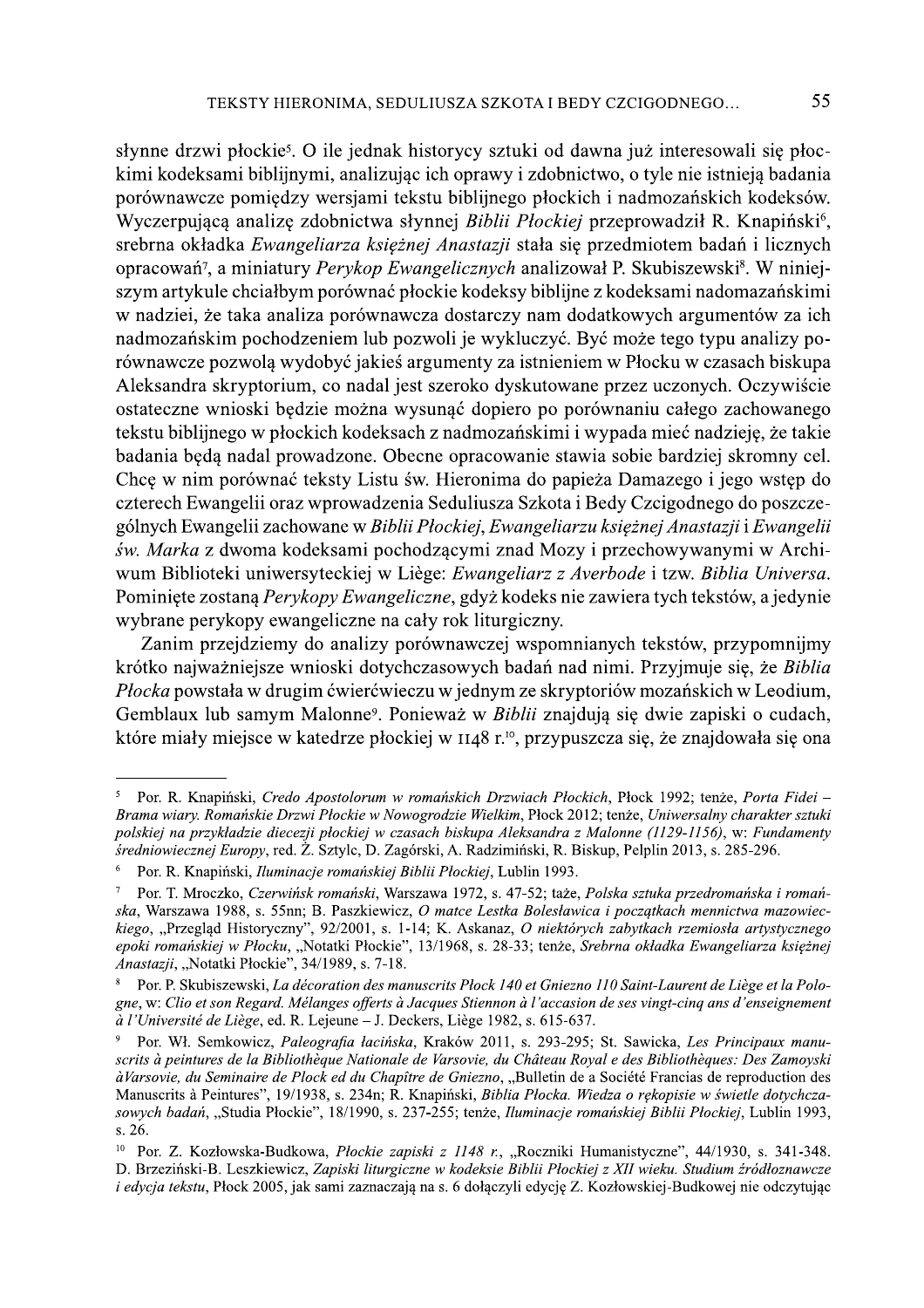#### **LESZEK MISIARCZYK**

w Płocku przed tą datą, być może już podczas konsekracji nowej katedry w 1144 r. Zapiski te, a także wzmianka o kustoszu Azonie i scholarzu Zachariaszu, zdaniem niektórych badaczy dowodzą, że w Płocku w tym czasie działało skryptorium oraz szkoła przykatedralna. Stad też przypuszcza się, że Biblia powstała w Płocku w lokalnym skryptorium albo przynajmniej tutaj była iluminowana przez benedyktynów przybyłych do Płocka znad Mozy<sup>11</sup>. Przeciwnicy takiej hipotezy podkreślają, że notatki zostały zapisane dosyć prymitywnym stylem pisma, a karta je zawierająca została doklejona i wcale nie są dowodem na istnienie profesjonalnego skryptorium w Płocku w tym czasie, podczas gdy Biblia zostałaby przywieziona z zagranicy, najprawdopodobniej właśnie z kraju Mozy, na miejscu zaś kodeks zostałby iluminowany i dopisano by niektóre dodatki<sup>12</sup>. R. Knapiński, który jako jedyny przeanalizował Biblię zarówno od strony kodykologicznej, jak też zdobnictwa doszedł do jeszcze innego wniosku: zawiera ona dwa rodzaje miniatur, profesjonalnie wykonane w kraju Mozy i wykonane w sposób dosyć prosty dodatki na miejscu w Płocku. Jego zdaniem cały tekst biblijny, znaczna część inicjałów i niektóre miniatury powstałyby przed sprowadzeniem kodeksu do Płocka, a na miejscu dokończono by jedynie iluminowanie kart i w małym lokalnym skryptorium dodano teksty takie jak słynne zapiski o cudach, opis wielkopiątkowej liturgii katedralnej i komentarz Augustyna oraz niektóre miniatury<sup>13</sup>. Taka hipoteza zakłada, że istniało w połowie XII w. w Płocku jakieś skryptorium, choć oczywiście nie tak profesjonalne jak na zachodzie ówczesnej Europy. W każdym razie tematyka istnienia płockiego skryptorium pozostaje nadal otwarta.

Ewangeliarz księżnej Anastazji niektórzy badacze łączą z biskupem Aleksandrem<sup>14</sup>, inni natomiast przypuszczają, że został on przywieziony do Płocka przez biskupa Wernera podczas jego podróży w 1165-66 roku na dwór Fryderyka Barbarossy<sup>15</sup>. Anastazją według Długosza miała być poślubiona przez Bolesława Kędzierzawego córka księcia nowogrodzkiego Wsiewłoda, zwana po słowiańsku Wierzchosławą, która zmarła w 1158 r. (a na pewno po 1148 r.), i to właśnie z tej okazji Ewangeliarz zostałby ufundowany jako wotum za zbawienie jej duszy i podarowany klasztorowi kanoników regularnych w Czerwińsku. Trzecim kodeksem jest Ewangelia według św. Marka z komentarzami. A. Birkenmajer datuje okładki

na nowo tekstu. Nowe odczytanie zapisków wraz z nowym ich tłumaczeniem na j. polski – zob. L. Misiarczyk, Zapiski o cudach z 1148 roku w Biblii Płockiej, ABMK 104 (2015) s. 189-201.

<sup>&</sup>lt;sup>11</sup> Por. F. Kopera, *Dzieje malarstwa w Polsce, Średniowieczne malarstwo w Polsce*, t. 1, Kraków 1925, s. 18; M. Bershon, Księgozbiór katedralny płocki, Warszawa 1899; A. Vetulani, Średniowieczne rękopisy Płockiej Biblioteki Katedralnej, "Roczniki Biblioteczne", 7/1963, z. 3-4, s. 329; W. Góralski, Kapituła katedralna w Płocku XII-XVI w. Z dziejów organizacji prawnej kapituł polskich, Płock 1979.

<sup>&</sup>lt;sup>12</sup> Por. Z. Kozłowska-Budkowa, *Płockie zapiski z 1148 r.*, "Roczniki Humanistyczne", 44/1930, s. 341-348; St. Sawicka, Les Principaux manuscrits à peintures de la Bibliothèque Nationale de Varsovie, du Château Royal e des Bibliothèques: Des Zamoyski àVarsovie, du Seminaire de Plock ed du Chapître de Gniezno, "Bulletin de a Société Francias de reproduction des Manuscrits à Peintures", 19/1938, s. 234n., M. Morelowski, Związki artystyczne i kulturalne pomiędzy Polską a krajami położonymi nad Mozą i Sekwaną, Wrocław 1963; Wł. Semkowicz, Paleografia łacińska, s. 293-295; M. Walicki, Wyposażenie artystyczne dworu i kościoła, w: tenże (red.), Sztuka polska przedromańska i romańska do schyłku XIII wieku, t. 1, Warszawa 1971, s. 249-303.

<sup>13</sup> Por. R. Knapiński, Biblia Płocka. Wiedza o rękopisie w świetle dotychczasowych badań, "Studia Płockie", 18/1990, s. 237-255; tenże, Iluminacje romańskiej Biblii Płockiej, Lublin 1993, s. 203-211.

 $14$ Por. Wł. Semkowicz, dz. cyt., s. 294.

<sup>15</sup> Por. T. Mroczko, Czerwińsk romański, s. 47-52.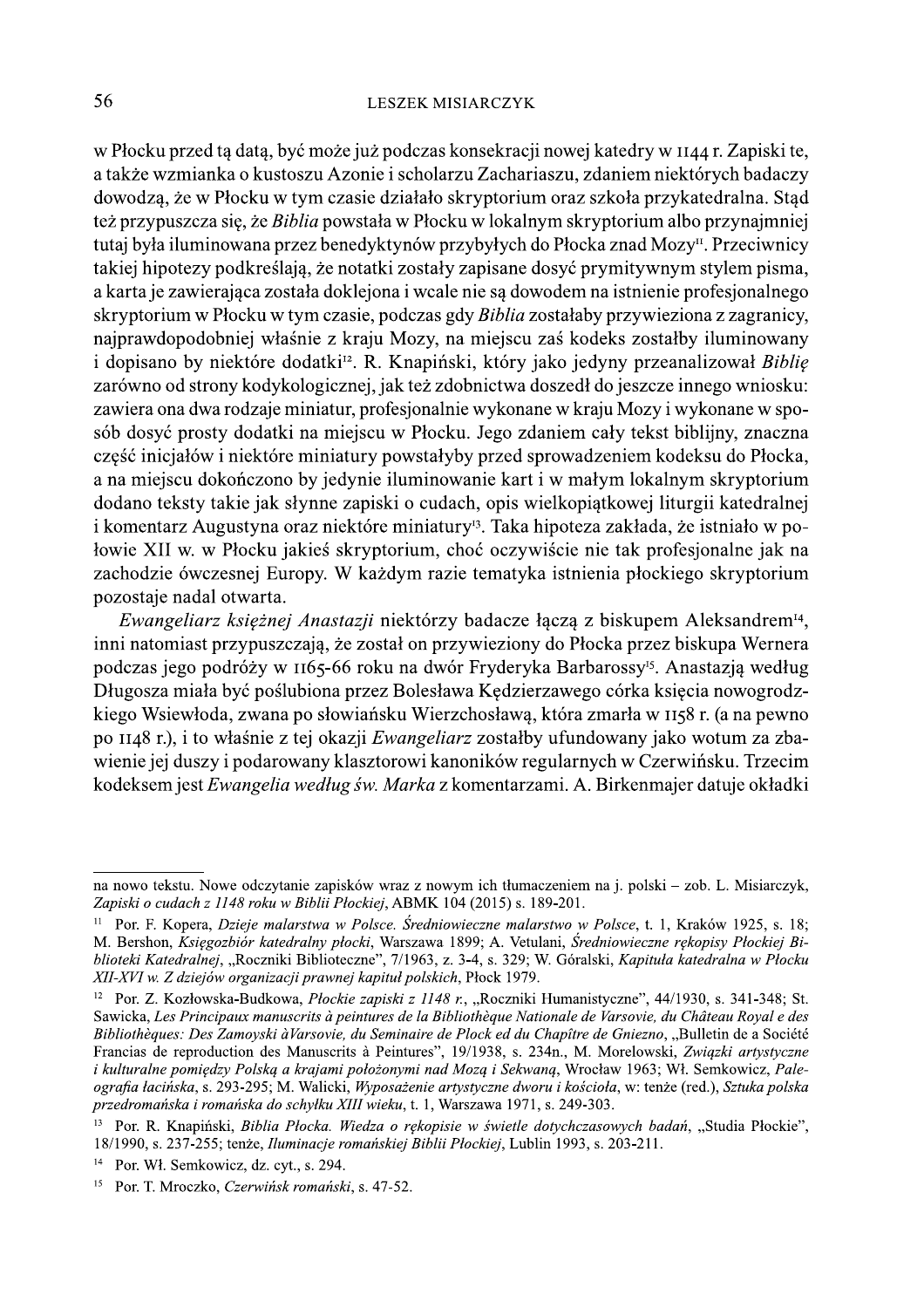TEKSTY HIERONIMA, SEDULIUSZA SZKOTA I BEDY CZCIGODNEGO...<br>
1990 kodeksu na ok. 1150 r., a za nim przyjmują taką datacje Nowowiejski i Vetulani\*. Choć przyjmuje się, że kodeks pochodzi z pierwszej połowy XII w. z terenu pó

przyjnugs się, ze totock pomorał z prewszez ponowy XII w. z terenu pomoreny rrangi n;<br>takie przypuszczenia nie zostały poparte żadnymi solidnymi bdaniami plalograficznymi<br>lub kodykologicznymi, które są absolutnie konieczne badacze powtarzają zaproponowane przez mnych ogome wmoski, me wnosząc ne nowego<br>do dyskusji. Plockie kodeksy biblijne z XII w. nadal czekają na takie analizy, bez których<br>dnie posunie się badań nad nimi do przodu.<br>Jeśli za Testamentu od księgi Rodzaju do Proroków mniejszych i powstałby ok. roku 1120, natomiast<br>tom drugi zawiera pozostałe księgi Starego Testamentu wraz z całym Nowym Testamentem The positive is poatal nata numi ou oprzout.<br>
Jeśli zaś chodzi o kodeksy nadmozańskie, to *Ewangeliarz z Averbode*, oznaczony numerem<br>
363 w zbiorze rękopisów Biblioteki Uniwersyteckiej w Liège, posiada wymiary 277 na 192<br> ozanskie, to *Ewangeliarz z Averboae*, oznaczony numi i Uniwersyteckiej w Liège, posiada wymiary 277 r<br>a romańską i datowany jest na lata 1150-1175. Powsta<br>Izisiaj opactwie premonstratensów w Averbode powsta<br>Izisiaj opactw gay wanter epapirsan minubakul romanskoj datewary jest na kata 190-1175 Powstał i był minubatry, został spisany minuskulą romanskoj datewary jest na lata 190-1175 Powstał i był<br>przekowa ywany w skiniejscym do dzisią opache

s. 42-43; M. R. Lapière, La lettre ornée dans les manuscrits mosans d'origine bénédictine (XI°-XII° siècles), Liège 1981, s. 202-204, 206-215.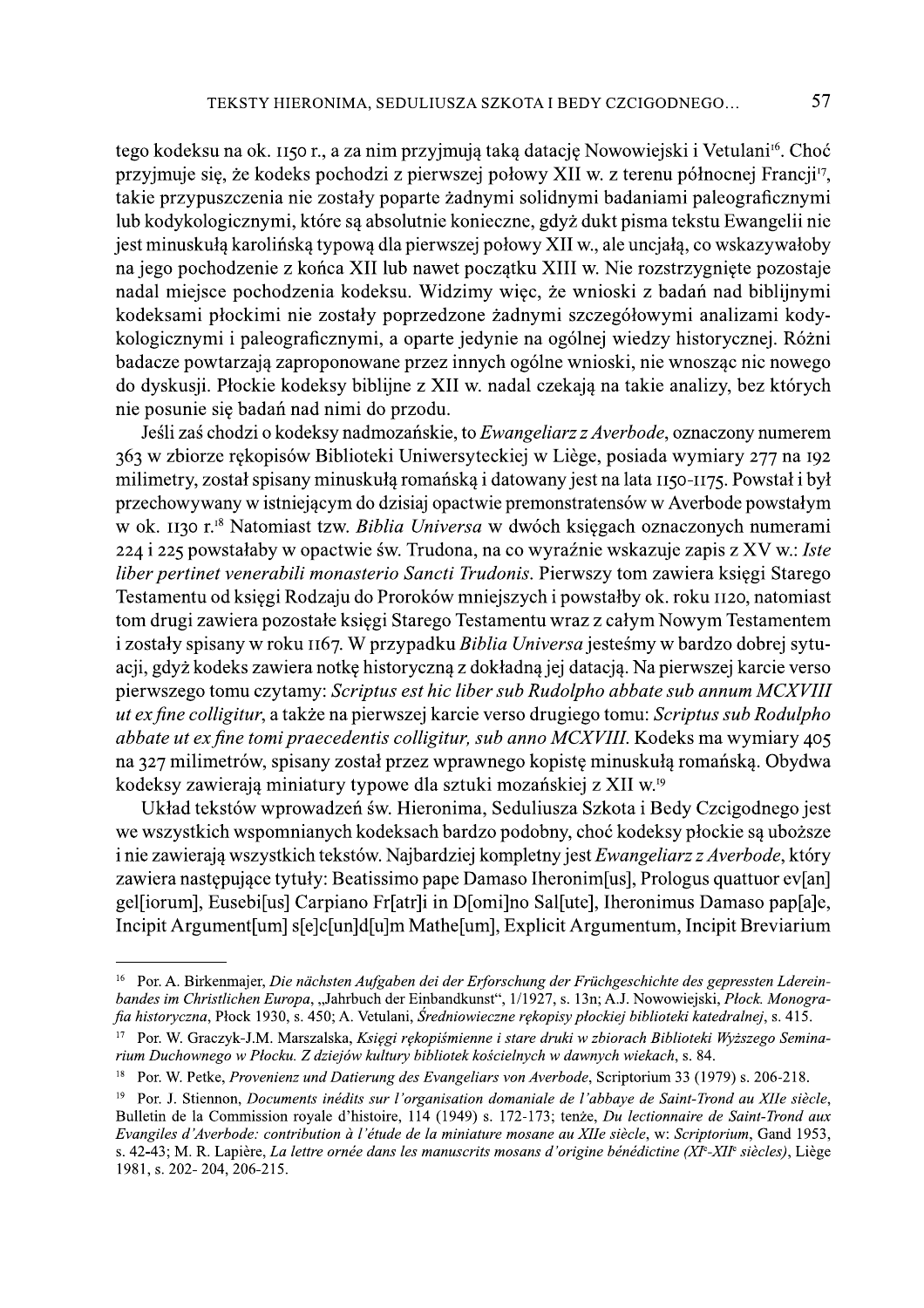Eiusde<sup>[m]</sup>, następnie mamy kanony Euzebiusza i tekst Ewangelii według św. Mateusza, Explicit liber s[an]c[t]i evangelii s[e]c[un]d[u]m Mathe[um], Incipit Prolog[us] in Marco, Explicit argumentum, Incipit breviari [um], tekst Ewangelii według św. Marka, Explicit ev [an] geli[um] secundum Marcum, brak tytułu, Explicit argumentu[m] secundum Lucam, Incipit capitula, tekst Ewangelii według św. Łukasza, Explicit Evangelium secundum Lucam, Incipit Prolog[us] s[e]c[un]d[u]m Iohannem, Explicit Prolog[us] s[e]c[un]d[u]m Iohannem, Incipit Breviarium s[e]c[un]d[u]m Iohannem, tekst Ewangelii według św. Jana.

W Biblia Universa znajdujemy takie tytuły: Explicit prefatio hieronimi pr[es]b[ite]ri in ev[an]g[e]][i]o incipit prim[um], który zawiera tekst Euzebiusza do Karpianusa, prefatio odpowiada tekstowi Beatissimo pape Damaso Iheronim[us], w Ewangeliarzu z Averbode Incip[it] P[re]phatio S[an]c[t]i Iheronimi Pr[es]b[iter]i In Libro Quattuor Evvangelior[um]. beatissimo papa damaso z Biblii Płockiej, item argymentym tożsame z tekstem Prologus quattuor ev[an]gel[iorum], natomiast tytuł P[re]phatio ev[an]g[e]lii s[e]c[un]d[u]m mathev[m] zapowiada tekst w innych źródłach oznaczony jako Argument[um] s[e]c[un]d[u]m Mathe[um], explicivnt pr[a]efationes, brakuje zupełnie kanonów Euzebiusza i spisu treści, a mamy inny tekst dotyczący klasztoru S. Trudonis i potem tekst Ewangelii Mateusza, Incipit Prolog[us] s[e]c[un]d[u]m Marcvm, epliciti prefatio, incipivnt capitula, eplicivnt capitula, tekst Ewangelii według św. Marka, Explicit ev[an]geli[um] secundum Marcum, incipit Prolog[us] in ev[an] g[e]lio s[e]c[un]d[u]m lucam, explicit prologus, sequuntur capityla, explicivnt capitula, tekst Ewangelii według św. Łukasza, Explicit Evangelium secundum Lucam, p[re]f[atio] ev[an] g[e]lii s[e]c[un]d[u]m iohannem, explicit praefatio, incipiunt capityla ev[an]g[e]lii s[e]c[un] d[u]m iohannem, explicivnt capitula, tekst Ewangelii według św. Jana.

W Biblii Płockiej znajdujemy tylko następujące tytuły: Incip[it] P[re]phatio S[an]c[t]i Iheronimi Pr[es]b[iter]i In Libro Quattuor Evvangelior[um]. beatissimo papa damaso, co treściowo odpowiada listowi Hieronima pt. Beatissimo pape Damaso Iheronim[us], explicit p[re]phatio, incip[it] prolog[us] in iiiior evvangeliorum dokładnie tak w Ewangeliarzu z Averbode, brakuje natomiast Listu Euzebiusza do Karpiana i trzeciego tekstu Hieronima, następnie mamy explicit prolog[us], incip[it] argument[um] s[e]c[un]d[u]m Mathe[u]m, Explic[it] Argum[en]tv[m], Incip[it] Breviariu[m] Ei[us]de[m], dalej są kanony Euzebiusza i tekst Ewangelii według św. Mateusza, Explic<sup>[it]</sup> Ev[an]g[e]liu[m] s[ecundum] Math[eu]m, Incip[it] Prolog[us] In Ev[an]g[e]lio S[ecundum] Marcu[m], Explic[it] Prolog[us], incipiunt cap[i]t[ul] a, expliciunt cap<sup>[1]</sup>[1][ul]a, tekst Ewangelii według św. Marka, Incipit Prolog[us] s[ancti] ev[an] g[e]lii s[ecundum] lucam, explicit p[ro]logus, incipiunt cap[i]t[ul]a, tekst Ewangelii według św. Łukasza, Incip[it] p[rep]h[ati]o in ev[an]g[e]lio s[ecundum] iohanne[m], tekst Ewangelii według św. Jana.

W Ewangeliarzu Anastazji mamy Incip[it] P[re]phatio S[an]c[t]i Iheronimi Pr[es]b[iter] i In Libro Quattuor Evvangelior[um]. Beatissimo pape Damaso Iheronim[us], explicit p[re] phatio, incipit prologys, brakuje Listu Euzebiusza do Karpiana i trzeciego tekstu Hieronima tak jak w Biblii Płockiej, następnie jest explic[it] p[ro]log[us], Incipit argumentum bez dodania, że chodzi o Mateusza, Explicit argumentum, Incipiunt capitula, następnie mamy kanony Euzebiusza i tekst Ewangelii według św. Mateusza od początku do 18,9. Brakuje dalszej części Ewangelii Mateusza, wprowadzenia jak też samego tekstu Ewangelii Marka oraz wstępu do Łukasza, zaś sam tekst Ewangelii Łukasza został zachowany tylko od 7,34 do końca Ewangelii. Na karcie 95 kodeksu znajdujemy natomiast bez jakiegokolwiek tytułu to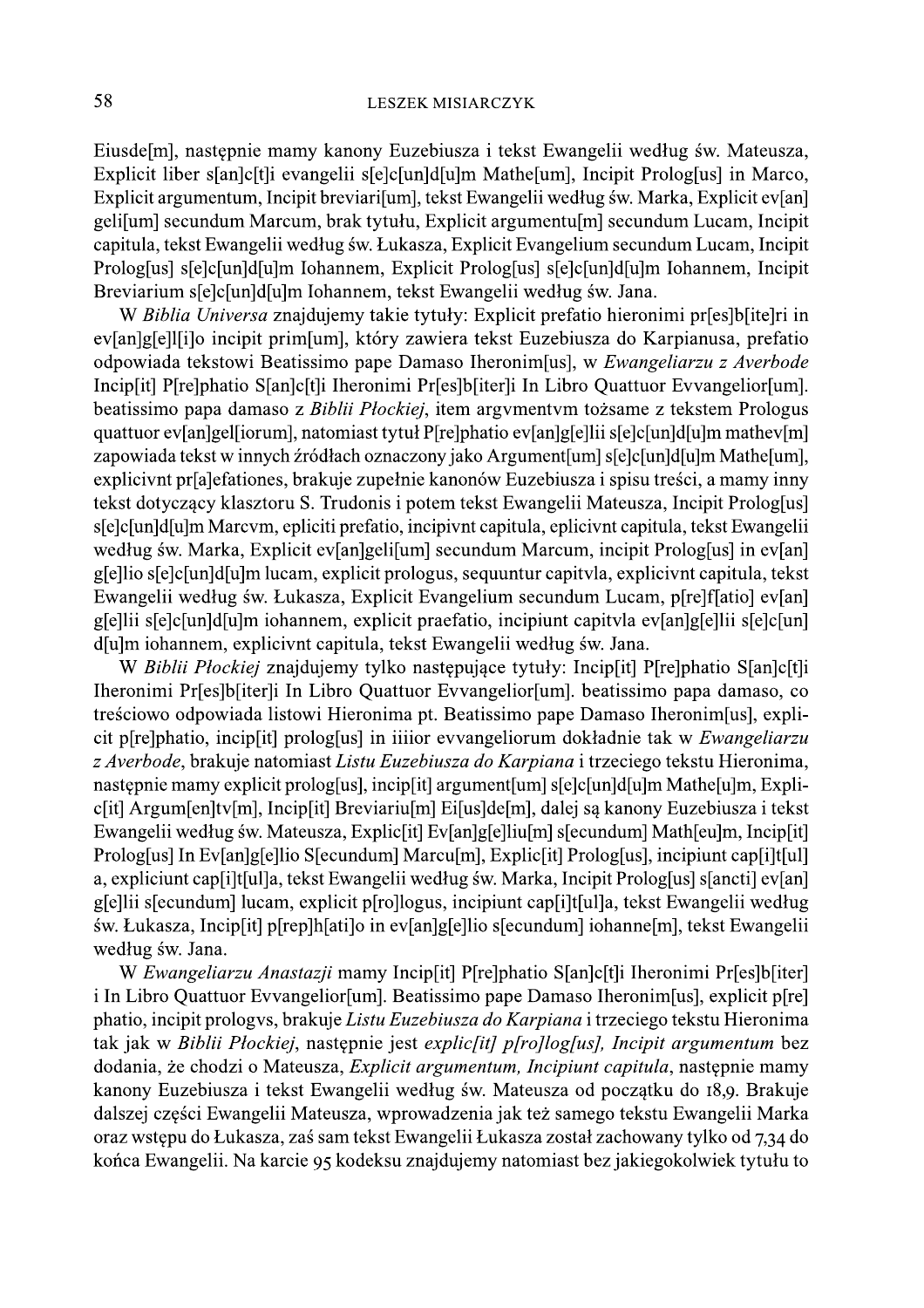samo, co w Biblii Płockiej, czyli wprowadzenie do Ewangelii Jana oraz również bez tytułu capitula i dalej tekst Ewangelii według św. Jana.

Z kolei Ewangelia Marka nie zawiera żadnego tytułu ani na początku ani na końcu wprowadzenia. Porównując wszystkie tytuły widać wyraźnie, że były one traktowane przez kopistów dosyć swobodnie i używano zamiennie: *prefatio*, *prologus* i *argumentum*, a także breviarium i capitula. Kodesky nadmozańskie, zwłaszcza Ewangeliarz z Averbode, są solidniej wykonane również od strony estetycznej niż płockie a także są bardziej spójne w zapisach: tam gdzie w tytule wprowadzenia jest *prologus*, to na zakończenie również pojawia się ten sam termin. Może to wskazywać na fakt, że kodeksy płockie powstały w mniej wyrafinowanym skryptorium lokalnym, choć spisane przez kopistów nadmozańskich.

Teksty służące porównaniu zostały odczytane z Ewangeliarza z Averobde, gdyż jest on najbardziej kompletny i w przypisach zostały zaznaczone różnice w pozostałych kodeksach.

## BEATISSMO PAPE DAMASO IHERONIM[US]<sup>20</sup>

NOVUM OPUS facere me cogis ex vetere ut post exemplaria scripturar [um] toto orbe displerlsa quasi quidam arbiter sedeam et quia inter se uariant qu[a]e sint illa qu[a]e cum greca consenciant<sup>21</sup> veritate decernam. Pius labor s[ed] periculosa p[re]su[m]ptio<sup>22</sup> iudicare de c[a] eteris ipsum ab om[n]ib[us] iudicandum senis mutare linguam et conescente[m]<sup>23</sup> mundu[m] ad inicia<sup>24</sup> retrahere<sup>25</sup> paruulor[um]. Quis eni[m] doctus partier uel indoctus cu[m] in manus<sup>26</sup> uolume assumpserit<sup>27</sup> et a<sup>28</sup> saliua qua[m] semel inbibit uiderit discrepare q[uo]d lectitat non statim erumpat in uocem me falsariu $[m]^{29}$  me clamans<sup>30</sup> esse sacrilegum qui audea $[m]$  aliquid in ueterib[us] libris addere, mutare, corrigere? Aduersus quam inuidiam duplex causa me consolat[ur]: q[uo]d et tu q[ui] sum[us]<sup>31</sup> sacerdos es fieri<sup>32</sup> iubes et uerum non esse q[uo] d uariat etia[m] maledicor[um] testimonio comp[ro]bat[ur]. Si enim latinis exemplarib[us] fides est adhibenda, respondeant quib[us]<sup>33</sup> tot s[un]t exemplaria pene quot codices<sup>34</sup>. Sin autelm ueritas est querenda de pluriblus cur non ad grecam originem reuertentes ea quia

- <sup>22</sup> BP consumptio. Wyraźny błąd kopisty.
- 23 EA i BP canescentem iam.
- <sup>24</sup> BU i BP initia.
- <sup>25</sup> BP trahere.
- <sup>26</sup> EA i BP manu sua.
- <sup>27</sup> BP adsumpserit.
- <sup>28</sup> BP  $om$ .
- <sup>29</sup> BP fallalrium. Wyraźny błąd skryby, który pomylił literę s z l.
- 30 EA i BP clamitans.
- $31$  BU i BP summus.
- $32$  EA i BP si fieri.
- <sup>33</sup> EA i BP + enim.
- 34 BP tot sunt pene exemplaria quot codices.

<sup>20</sup> Biblia Płocka (= BP) ma bardziej rozbudowany tytuł: INCIPIT P[RE]PH[ATI]O S[ANCTI] IHERONIMI PRIES]BIITER]I IN LIBRO QUATUOR EVIAN]GIE]L[I]ORU[M]. BEATISSIMO PAPA DAMASO IHERONI-M[US]; Ewangeliarz Anastazji (=EA) ma tytuł taki sam jak Biblia Plocka: INCIPIT P[RE]PH[ATI]O S[ANCTI] IHERONIMI PRIESIBIITERII IN LIBRO IIII-or EVIANIGIEILIIIORUIMI. BEATISSIMO PAPA DAMASO IHERONIMIUS]; Biblia Universa (=BU) ma tytuł: PREFATIO II.

<sup>&</sup>lt;sup>21</sup> EA, BP i BU consentiant.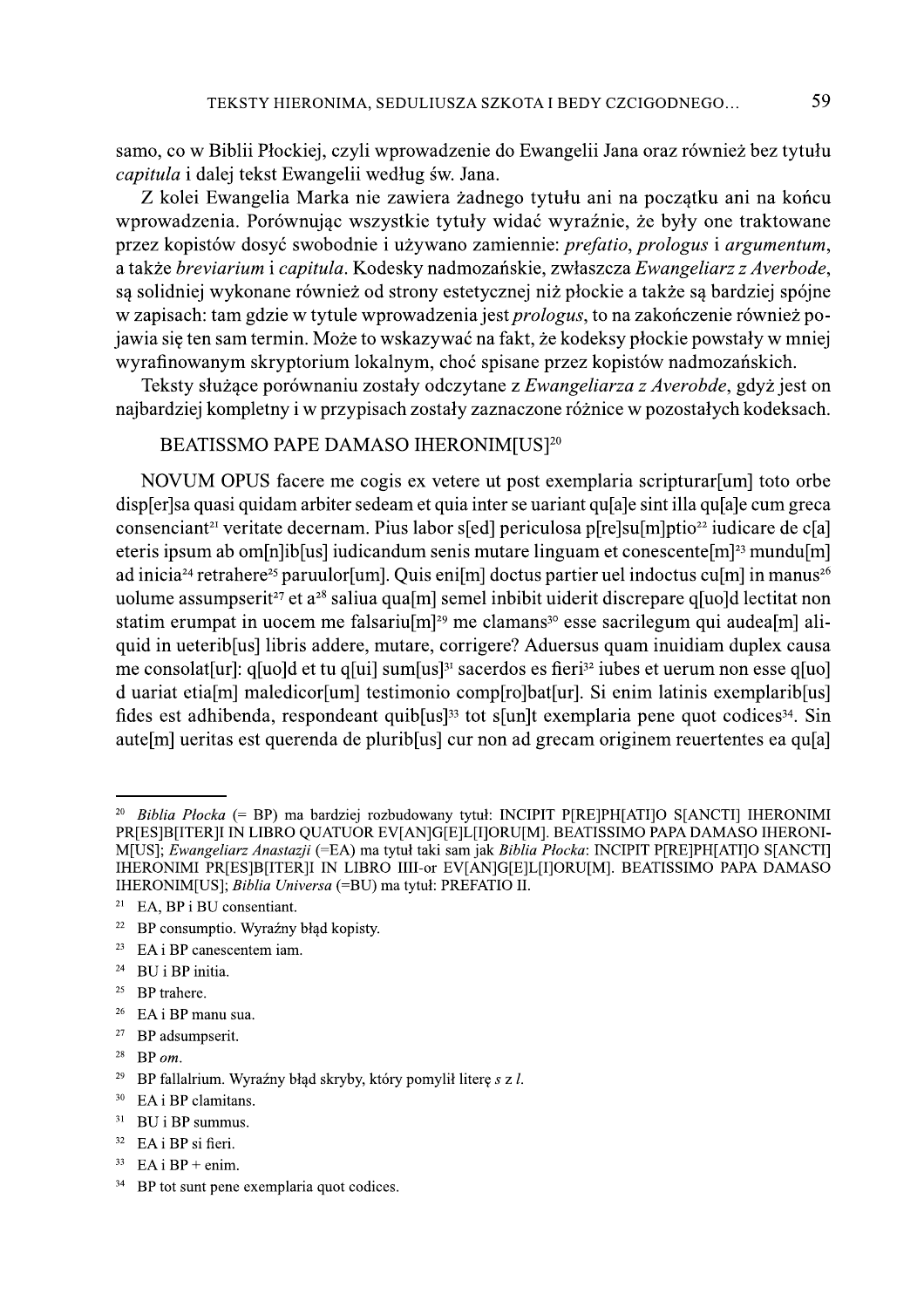e uel a uiciosis<sup>35</sup> interp[re]tib[us] male edita uel a p[re]su[m]ptorib[us] inperitis<sup>36</sup> emendata p[er]uersius uel a libraríís dormitantib[us] aut addita sunt aut mutata corrigimus?<sup>37</sup> Neq[ue] uero ego de uetere disputo testalmento quod a septuaginta<sup>38</sup> senioriblus in grecam linguam uersum tercio<sup>39</sup> gradu ad nos usq[ue] p[er]uenit. Non<sup>40</sup> quero q[ui]d aquila q[ui]d sýmmachus sapiant, quare theodocion<sup>41</sup> inter nouos et ueteros medius incedat; sit illa uera interp[re]tatio qua[m] ap[osto]li p[ro]bauer[un]t. De nouo nunc loquor testamento, q[uo]d grecum esse non dubium est, excepto aplostollo matheo qui primes in iudea euangelium xpi hebraicis litteris edidit. Hoc certe<sup>42</sup> cum in n[ost]ro sermone discordat et diu[er]sos<sup>43</sup> riuulorum tramites ducit uno, de fonte querendum<sup>44</sup> est. Pretermitto eos codices quos a luciano et esýcio<sup>45</sup> nuncupatos paucor[um] hominu[m] asserit peruersa contentio, quib[us] utiq[ue] nec in uetere<sup>46</sup> instrumento<sup>47</sup> post septuaginta<sup>48</sup> interp[re]tes emendare qui<sup>49</sup> licuit nec in nouo p[ro]fuit emendasse cum multar [um] gencium<sup>50</sup> linguis sc[ri]ptura ante translata doceat falsa esse qu[a]  $e^{5i}$  addita sunt. Igit[ur] h[a]ec<sup>52</sup> p[re]sens p[re]fatiuncula<sup>53</sup> pollicet[ur] quattuor tantu[m] [a] eu[an]g[e]listas quor[um] ordo iste est mattheus marcus lucas iohannes, codicum grecor[um] emendata<sup>54</sup> collatione<sup>55</sup> s[ed]<sup>56</sup> ueterum qu[a]e ne multu[m]<sup>57</sup> a lectionis latin[a]e consuetudine discreparent, ita calamo imperauim $[us]$ <sup>58</sup> ut his tantu $[m]$  qu $[a]$ e sensum uidebant $[ur]$ mutare correctis, reliqua manere paterem [ur] ut fuerant. Canones quoq [ue] quos eusebius cesariensis epc<sup>59</sup> al[a]exandrin[us] secutus ammoniu[m] in decem numeros ordinauit, sicut in greco habentur expressim [us], quo si quis de curiosis uoluerit nosse quale in eulangle]

- 38 BU ma LXX.
- 39 BU tertio.
- <sup>40</sup> BU Nam
- <sup>41</sup> BU i BP Theodotion.
- <sup>42</sup> EA i BP certe + quod.
- $43$ EA in diuersos; BU uarios.
- <sup>44</sup> BU querendus.
- <sup>45</sup> BU [a]esichio.
- <sup>46</sup> BU i BP ueteri.
- <sup>47</sup> Bład kopisty. EA ma testamento, co jest poprawne; BU i BP instrumento.
- <sup>48</sup> BU i BP mają LXX.
- <sup>49</sup> EA i BP quid.
- $50$  BU i BP gentium.
- <sup>51</sup> BP quod.
- <sup>52</sup> BP hoc.
- <sup>53</sup> BP prefaciuncula.
- <sup>54</sup> EA emendata codicum grecorum; BP codicum grecorum emendata.
- 55 BU conlatione.
- 56 BU i BP sed et.
- <sup>57</sup> EA multarum.
- <sup>58</sup> BP temperauimus.
- 59 BU eps.

 $35\,$ BU i BP uitiosis.

 $36\,$ EA i BP imperitis.

<sup>&</sup>lt;sup>37</sup> EA i BP ma tylko emendata corrigimus. Opuszczona jest część tekstu: peruersius uel a librariis dormitantibus aut addita sunt aut mutate obecna w Ewangeliarzu Averoboda i BU.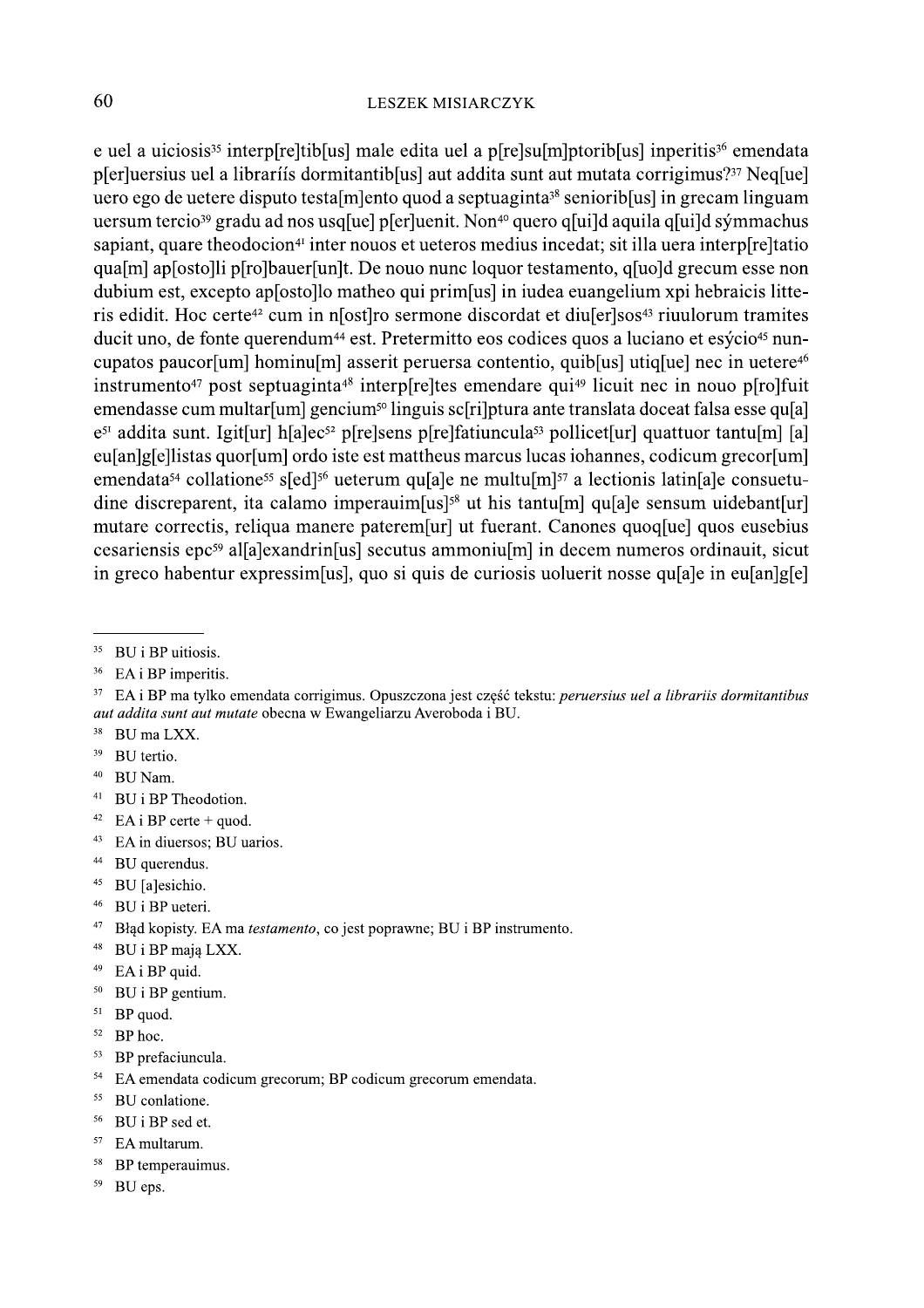lis uel eadem uel uicina uel sola sint, eorsum distinctione<sup>60</sup> cognoscat. Magnus siquide [m<sup>or</sup>] hic in n[ost]ris codicib[us] error inoleuit, dum q[uo]d in eade[m] re alius eu[an]g[e]lista plus dixit, in alio quia minus putauerin $[t]$ <sup>62</sup> addider[un]t; uel dum<sup>63</sup> eundem sensum alius aliter expressit, ille qui unum e quattuor p[ri]mum legerat, ad eius exempl[um] ceteros quoq[ue] estimauerit emendandos. Vnde accidit ut apud nos mixta sint om[n]ia, et in marco plura luc[a] e atq[ue] mathei, rursum in matheo iohannis et marci, et in c[a]eteris reliquor[um] qu[a]e in aliis p[ro]pria sunt inueniant[ur]. Cum itaq[ue] canones legeris qui subiecti sunt, confusionis errore sublato et similia omnium scies et singulis sua qualque resititues. In canone p[ri] mo concordant quattuor, mather algebra marcus lucas iohlannels; in slelclund tres, mather algebra mather marcus lucas, in tercio<sup>64</sup> tres, math[eu]s lucas ioh[anne]s, in quarto<sup>65</sup> tres, mathe[us] marcus ioh[anne]s, in q[ui]nto duo, math[eu]s lucas, in sexto duo, math[eu]s marcus, in septimo duo, math[eu]s ioh[anne]s, in octauo duo, lucas marcus; in nono duo, lucas ioh[anne]s; in decimo p[ro]pria unsq[ui]sq[ue], qu[a]e n[on] habent[ur] in aliis, ediderunt. Singulis uero [a]eu[an] g[e]lis ab uno incipiens usq[ue] ad fine[m] libror[um] dispar numerus increscit. Hic nigro colore p[re]scriptus sub se habet alium<sup>66</sup> ex mineo<sup>67</sup> numeru[m] discolorem, qui ad decem usq[ue] p[ro]cedens indicat, p[ri]or numerus in quo sit canone required[us]. Cum ig[itur] apserito codice uerbi griatila illud siue illud capituluimi scire uolueris cuifusi canonis sit, statim ex subiecto numero doceberis et recurrens ad p[ri]ncipia in quib[us] canonu[m] est ditincta congeries, eodemoluel statim canone ex titulo frontis inuento, illum quem querebas numerulm] eiusdem [a]eu[an]g[e]list[a]e qui et ipse ex insc[ri]ptione signatur inuenies, atq[ue] e uicino c[a]eteror[um] tramitib[us] inspectis, quos numeros e regione habeant adnotabis; et cum scieris, recurris<sup>68</sup> ad uolumina singular [um] et sine mora, rep[er]itis numeris quos ante signaueras, repperies et loca in quib[us] uel eadem uel uicina dixerunt.

Opto ut in xpo ualeas et memineris mei, p[a]p[a] b[ea]tissime<sup>69</sup>.

EXPLICIT PRIEIPHATIO.

# PROLOGUS QUATUOR EV[AN]G[E]LIOR[UM]<sup>70</sup>

PLURES fuisse qui [a]euangelia sc[ri]pserunt et Lucas [a]eu[an]gelista testat[or]71 dicens: *q[uonia]m quide[m] multi conati sunt ordinare narration[m] reru[m] qu[a]e in nobis* 

- 67 BU i BP ex minio.
- 68 BP recurrens.

<sup>&</sup>lt;sup>60</sup> EA distincione eorum; BP eorum distinctione.

 $61$  EA quidem.

 $62$  BP putauerunt.

 $63$  EA, BP i BU cum.

<sup>&</sup>lt;sup>64</sup> BU tertio.

<sup>&</sup>lt;sup>65</sup> BP in quatuor. Błąd skryby.

<sup>&</sup>lt;sup>66</sup> EA altum.

<sup>69</sup> W Ewangeliarzu Averboda dodatek mniejszymi literami. W pozostałych tekst pisany jest normalnymi literami.

Tekst jest fragmentem z Commentariorum in Evangelium Matthei; BU ma tutaj inny tytuł: ITEM ARGUMEN-70 TUM IIII i tekst występuje po następnym. BP – INCIP[IT] PROLOG[US] IN IIII-OR EVVANGELIORUM; EA – **INCIPIT PROLOGUS.** 

<sup>&</sup>lt;sup>71</sup> EA testatur Lucas euangelista; BP Lucas euangelista testatur.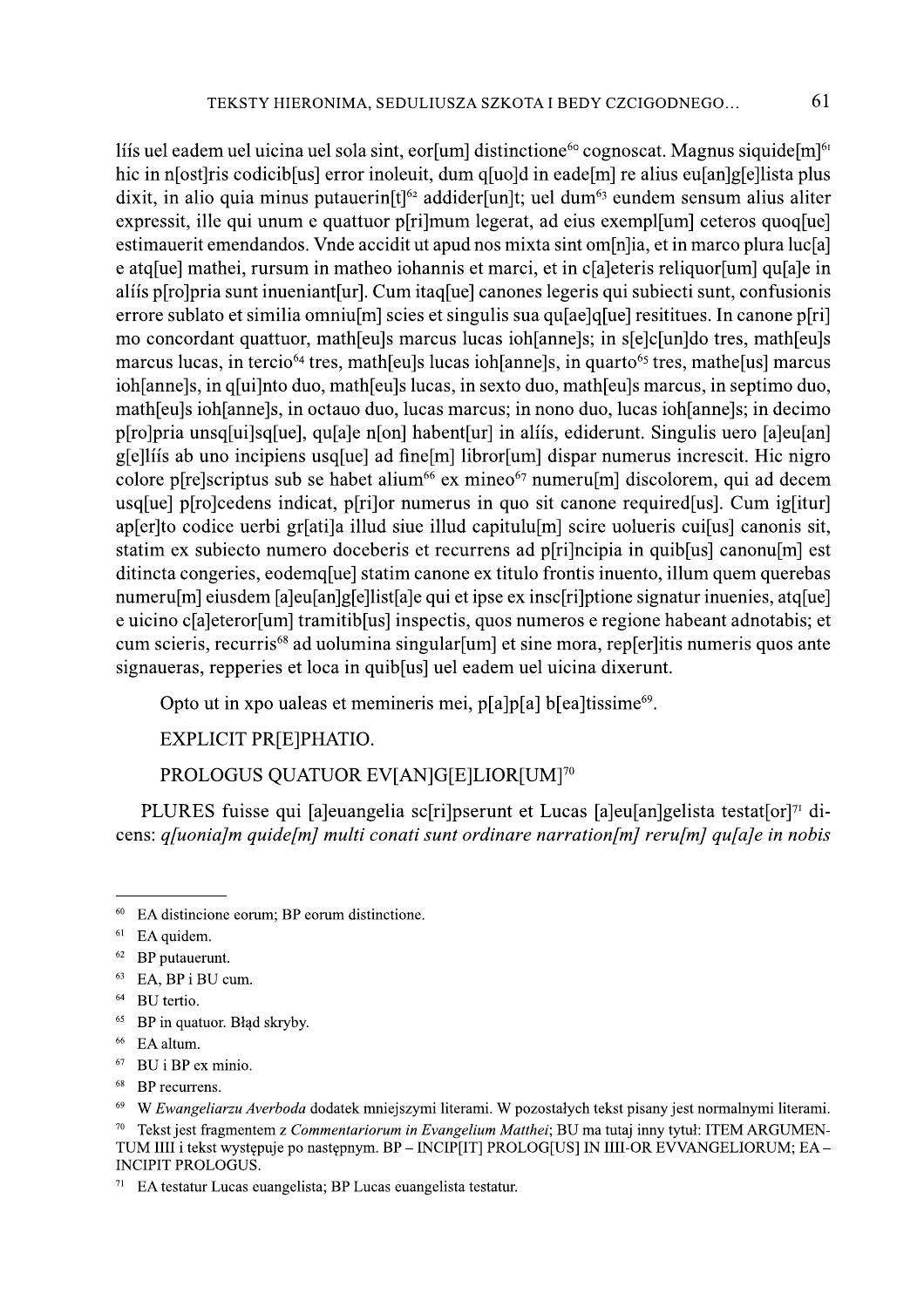#### **LESZEK MISIARCZYK**

complet [a]e<sup>72</sup> sunt sicut tradider [un]t nobis q[ui] ab inicio<sup>73</sup> ipsi uider [un]t sermone [m] et *ministrauer[un]t ei* et p[er]seuerantia usq[ue] ad p[re]sens temp[us] monimenta<sup>74</sup> declarant, quale a diuersis auctoribolus edita diuersam heresium<sup>75</sup> fuere plrinolation ut est illud iuxta egýptios et thomam et mathiam<sup>76</sup> et bartholome[um] dudecim<sup>77</sup> quoqu[ae] ap[os]to[lorum] et basýlidis<sup>78</sup> atq[uae] appellis<sup>79</sup> ac reliquor[um]<sup>80</sup> quos enumerare longissim[um] est cu[m] hoc tantulm in plines bends and necesse sit dicere, extitisse quosdalm qui sine splinitum et graftial dei conati sunt magis ordinare narration [m] qua [m] hystori [a] $^{81}$  texere veritate [m]. Quib[us] iure potest illud p[ro]pheticum coaptari. Ve qui p[ro]phetant de corde suo: qui ambulant post sp[iritu]m suu[m], qui dicunt: dicit d[omi]n[u]s; et d[omi]n[us] non misit eos (Ez 13,3). De quib[us] et<sup>82</sup> saluator in [a]eu[an]gelio ioh[ann]is loquit[ur]: *Om[nes] qui ante*  $me^{83}$  uenerfunlt fures fuerunt<sup>84</sup> et latrones (J 10,8). Qui uenerfunlt, non qui missi sunt. Ipse eni[m] ait: *Ueniebant et ego non mittebam<sup>85</sup> eos* (Ir 14,14). In<sup>86</sup> uenientib[us] p[rae]sumptio temeritatis in<sup>87</sup> missis obsequiu<sup>[m]</sup> serutituis est. [A]eccl[esi]a autem qu[a]e supra petram d[omi]ni uoce fundata est, qua[m] introdux[it] rex in cubiculu[m] suu[m] et ad qua[m] p[er] foramen descensio[n] is occulte misit manu[m] sua[m]. Similis dammul[a] $e^{88}$  hýnnuloq[ue]<sup>89</sup> ceruor [um] quattuor<sup>90</sup> flumina paradýsi<sup>91</sup> instar eructuans quattuor<sup>92</sup> angulos et anulos habet p[er] quos quasi archa<sup>93</sup> testam[en]ti et custos legis d[omi]ni lignis mobilib[us] uehitur.

Primus omniu<sup>[</sup>m] matheus est publican[us] cogonomento leui, qui [a]euangelium in iudea hebreo sermone edidit ob eor[um] uel maxime causam qui in ihm crediderant ex iudeis et nequaq[uam] legis umbra succedente<sup>94</sup> [a]euangelii ueritate[m] seruabant. S[e]c[un]d[u]s marcus interpres aplostolli petri et alexandrine ale la ecclesiale pluma epliscopuls<sup>95</sup> qui

- 74 BU monumenta; EA i BP monimenta.
- $75\,$ EA aduersarum heresum; BP aduersarium heresum.
- <sup>76</sup> EA i BP mathýam.
- 77 EA XIIcim.
- 78 BU i BP basilidis.
- $79\,$ EA i BP apelles; BU apellidis.
- $80$ EA ac reliquorum om.
- $81$ EA ýstoriae; BP hýstoriae.
- $82$  BP  $\textit{om}$ .
- $\bf 83$ BP om.
- 84 BP fures fuerunt om.
- 85 BP dimittebam.
- 86 EA om; BP ma In.
- $\sqrt{87}$  $EA$ i BP om.
- 88 BP damnul[a]e.
- $89\,$ BU hinnuloque; BP hymnuloque.
- $90\,$ EA IIIIor.
- $\mathbf{91}$ BU paradisi.
- 92 EA IIIIor.
- <sup>93</sup> EA i BU arca.
- <sup>94</sup> BP suscedente.
- 95 BP epc.

 $72$  BP completa.

 $73\,$ EA, BP i BU initio.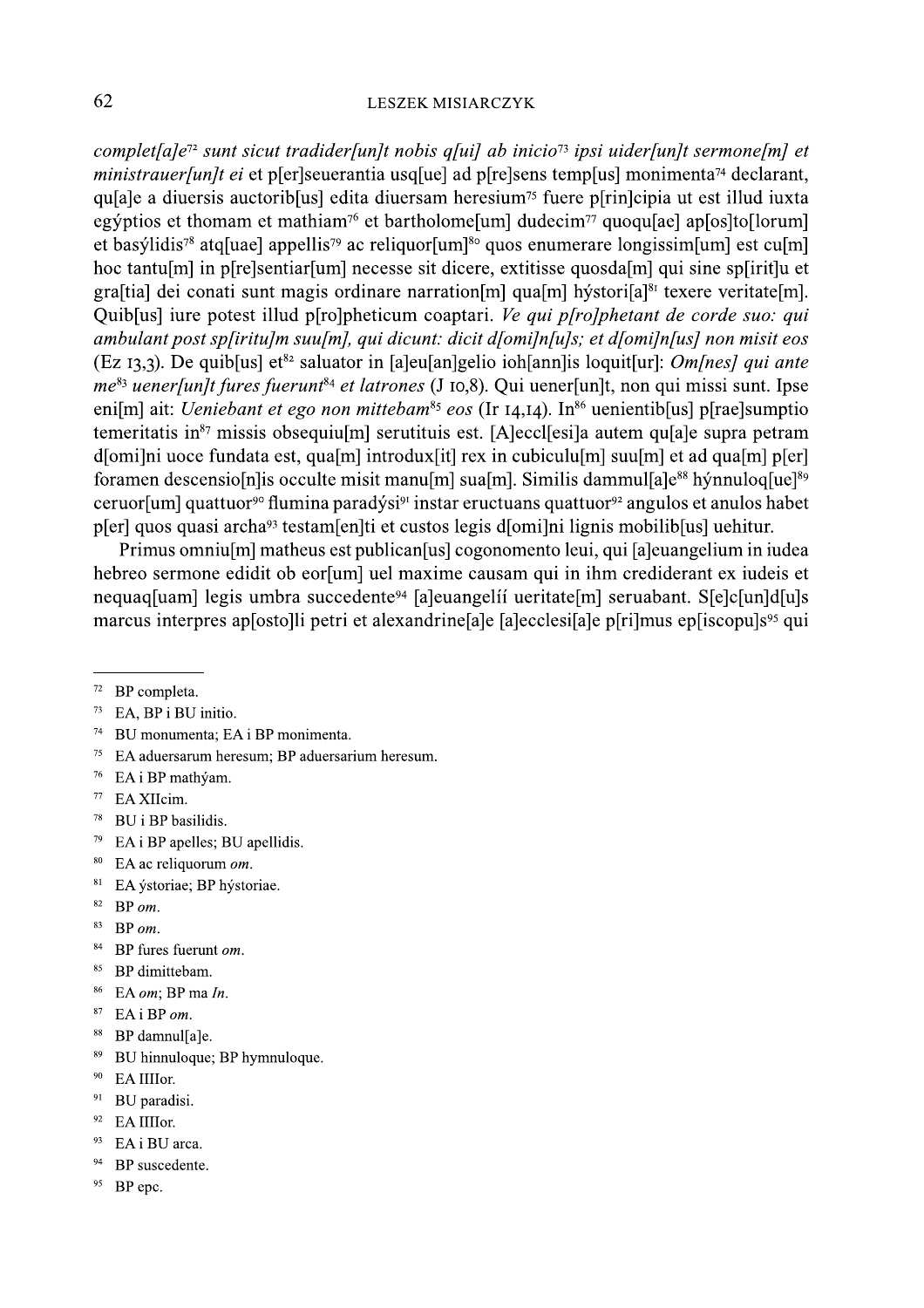$d$ [omi]n[u]m quide $[m]$ <sup>96</sup> saluatorem ipse n[on] uidit s[ed] ea qu[a]e magistru[m] audierat p[rae] dicante[m] iuxta fide[m] magis gestor[um] narrauit qua[m] ordinem. Tercius<sup>97</sup> Lucas medicus natione sýrus antiocensis<sup>98</sup> cuisus] laus in saleus angles qui et ipse discips ulles apsostolli pauli in achaisale bitinisales unael<sup>99</sup> partibous uolumen con didit queda [m] altius repetens et ut ipse in p[re]hmio<sup>100</sup> confitet[ur] audita magis qua[m] uisa describens. Vultimus ioh[anne]s apsostolliquis et saleusangelista que minis<sup>tor</sup> amauit plurimus qui supser pectus domini recumbens purissima doctrinar [um] fluenta potauit et qui solus de cruce meruit audire: ecce *mater tua* (J 19,27). Is cum esset in asia<sup>102</sup> et iam<sup>103</sup> tunc hereticor<sup>[um]<sup>104</sup> semina pullularent</sup> cerenthi hebionis<sup>105</sup> et c[a]eterror[um] qui negant xpm in carne uenisse quos et ipse in [a] ep[istu]la sua antichristos<sup>106</sup> uocat et ap[osto][[u]s paulus frequent[er] p[er]cutit coactus est ab om[n]ib[us] pene tunc asi[a] $e^{i\sigma}$  ep[iscop]is et multar[um] [a]eccl[esia]ru[m] legationib[us] de<sup>108</sup> diuinitate saluatoris altius scribere et ad ipsum ut ita dicam dei uerbu<sup>[m]</sup> non tam audaci qua[m] felici temeritate p[ro]rump[er]e. ut [a]eccl[esi]astica narrat historia<sup>109</sup> cum a fr[atr] ib[us] cogeret[ur] ut scriberet, ita facturu[m]<sup>110</sup> respondisse, si indicto ieiunio incommune om[ne]s d[eu]m precarentur<sup>111</sup>. Quo expleto reuelatione saturatus in illud p[re]hmium<sup>112</sup> c[a] elo ueniens eructauit: In p[ri]ncipio erat uerbum et uerbum erat apud d[eu]m et d[eu]s erat *uerbum, hoc erat in p[ri]ncipio ap[u]d d[eu]m.* H[ae]c ig[itur] quattuor [a]eu[an]g[e]lia multo ante p[re]dicta ezechielis<sup>113</sup> quoq[ue] uolumen p[ro]bat, in quo p[ri]ma uisio ita contexit[ur]: et in medio sicut similitudo quattuor<sup>114</sup> animaliu<sup>[m]</sup> et uult<sup>[us]</sup> eor<sup>[um]</sup> facies hominis et facies leonis et facies uituli et facies aquil[a]e. Prima hominis facies matheu[m] significat q[ui] quasi de homine exorsus est scribere: *liber generationis ih [esu]*  $x$ [pi]<sup>115</sup>, filii dauid, filii Abraham. S[e]c[un]da marcum in quo uox leonis in heremo rugientis audit[ur]: *uox clamantis in de*serto, parate uiam d[omi]ni<sup>116</sup> rectas facite seminas<sup>117</sup> ei[us]. Tercia<sup>118</sup> uituli qu[a]e [a]eu[an]

- <sup>98</sup> EA antýochensis; BP antýocensis.
- <sup>99</sup> EA býtiniae quae; BP bithini[a]e qui.
- <sup>100</sup> BU praemio: BP premio.
- $101$  BP ihc.
- $102$  EA asýa.
- $103$  EA i BP *etiam* zamiast *et iam*.
- <sup>104</sup> BU hereticorum tunc.
- <sup>105</sup> EA cerinthi ebionis; BP cerinthý ebionis; BU cherinti et ebionis.
- <sup>106</sup> EA antixpistos; BP antýxpistos.
- $107$  EA as ve.
- $108$  EA i BP om.
- <sup>109</sup> EA, BP i BU hýstoria.
- <sup>110</sup> EA i BP + se.
- <sup>111</sup> EA, BP i BU deprecarentur.
- <sup>112</sup> BP i BU premium.
- <sup>113</sup> BU hezechielis.
- <sup>114</sup> EA IIIIor; BP quatuor.
- $115$  BP ihu xpi.
- <sup>116</sup> BU domino.
- <sup>117</sup> BU i BP semitas.
- <sup>118</sup> EA i BU tertia: BP tercia.

<sup>&</sup>lt;sup>96</sup> EA om.

<sup>97</sup> EA i BU tertius; BP tercius.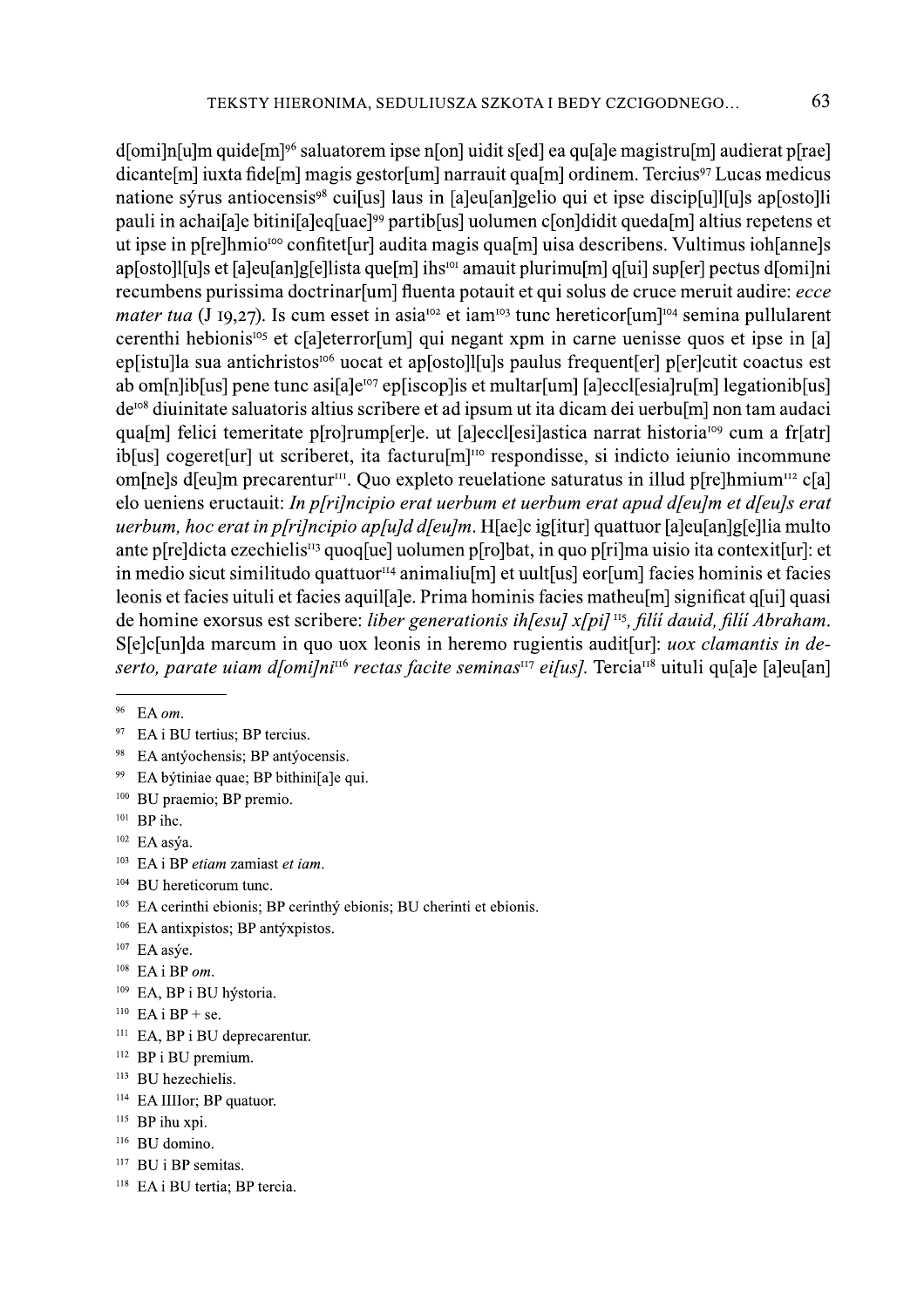g[e]listam lucam a<sup>119</sup> zacharia sacerdote su[m]psisse inicium<sup>120</sup> prefigurat. Quarta ioh[ann] em [a]eu[an]g[e]listam qui asu[m]ptis<sup>121</sup> pennis aquil[a]e et ad altiora festinans de uerbo d[e] i disputat. Claletera quiale sequunt url<sup>122</sup> in eundem sensum plrolficiunt. Crura eorlum recta et pennati pedes et quocu<sup>[m]</sup>q[ue] spc ibat, ibant et<sup>123</sup> n[on] reuertebant[ur] et dorsa eor[um] plena oculis et scintillale ac lampades in medio discurrentes et rota in rotam et in singulis quattuor<sup>124</sup> fecies. Vnde et apocal vpsis<sup>125</sup> ioh [ann] is post ex positione [m] uiginti quattuor<sup>126</sup> senior [um] qui tenentes cýtharas et fialas<sup>127</sup> et adorant agnum dei introducit fulgura et tonitura et septe[m] spc descurrentes<sup>128</sup> et mare uitreum et q[uat]tuor<sup>129</sup> animalia plena oculis dicens: Animal p[rim]um simile leoni et s[e]c[un]d[u]m simile uitulo et terciu[m]<sup>130</sup> simile homini<sup>131</sup> et quartu[m] simile aquil[a]e uolanti. Et post paululum: Plena, inquit, erant oculis et requiem n[on] hababant die ac nocte dicentia: s[an]c[tu]s, s[an]c[tu]s, s[an]c[tu]s d[omi]n[u]s d[eu]s *om[ni]p[oten]s qui erat et qui est et qui uenturus est* (Ap 4,7-8). Quib[us] cunctis p[er]spicue ostenditur quattuor<sup>132</sup> tantu[m] debere<sup>133</sup> [a]eu[an]g[e]lia suscipi<sup>134</sup> et om[ne]s apocriforum<sup>135</sup> nenias<sup>136</sup> mortuis magis hereticis qua[m] [a]eccl[esi]asticis uiuis<sup>137</sup> canendas<sup>138</sup>.

IHERONYM[US] DAMASO PAP[AE]<sup>139</sup>. Tekstu nie ma w Biblii Płockiej i Ewangeliarzu Anastazji.

# INCIPIT ARGUMENTU[M] S[E]C[UN]D[U]M MATHEU[M]<sup>140</sup>

MATHEUS ex iudea sicut in ordine prim[us] ponit[ur] ita [ae]u[an]gel[iu]m in iudea primular seripsit<sup>141</sup>. Cuilus uocatio ad diominuln ex publicaniis actibius fuit. Duorfum in

- <sup>121</sup> BU assumpsit; BP assumptis.
- $122$  BU i BP securitur.
- $123$  EA + cum.
- <sup>124</sup> EA IIIIor; BP quatuor.
- $125$  EA apokalipsis; BP apocalipsis.
- <sup>126</sup> EA ma XXIIIIor: BU ma XXIIII.
- <sup>127</sup> EA i BP phýalas.
- <sup>128</sup> EA i BU discurrentes.
- <sup>129</sup> EA IIIIor.
- <sup>130</sup> BU tertium.
- <sup>131</sup> BU hominis.
- <sup>132</sup> EA IIIIor; BP quatuor.
- <sup>133</sup> EA i BP debere tantum.
- <sup>134</sup> EA suscipiet.
- <sup>135</sup> BU i BP apochriphorum.
- <sup>136</sup> EA i BP neruas.
- <sup>137</sup> BU *uiris* poprawione tą samą ręką na *uiuis*; EA i BP uiis.
- <sup>138</sup> EA i BP dodają EXPLIC[IT] PROLOG[US].
- <sup>139</sup> BU ma inny tytuł: ITEM PRAEFATIO EIUSDE[M] III.

<sup>141</sup> EA i BP maia Matheus sicut in ordine primus ponitur euangelium in iudea primus scripsit.

 $^{119}$  EA i BP om.

<sup>&</sup>lt;sup>120</sup> EA, BP i BU initium.

<sup>&</sup>lt;sup>140</sup> BP ma tvtuł – INCIPIT ARGUMENTUIMI SIEICIUNIDIUIM MATHEUIMI: EA – INCIPIITI ARGUMEN-T[UM]; BU zaś PREFATIO EV[AN]G[E]LII S[E]C[UN]D[U]M MATHEVU[M].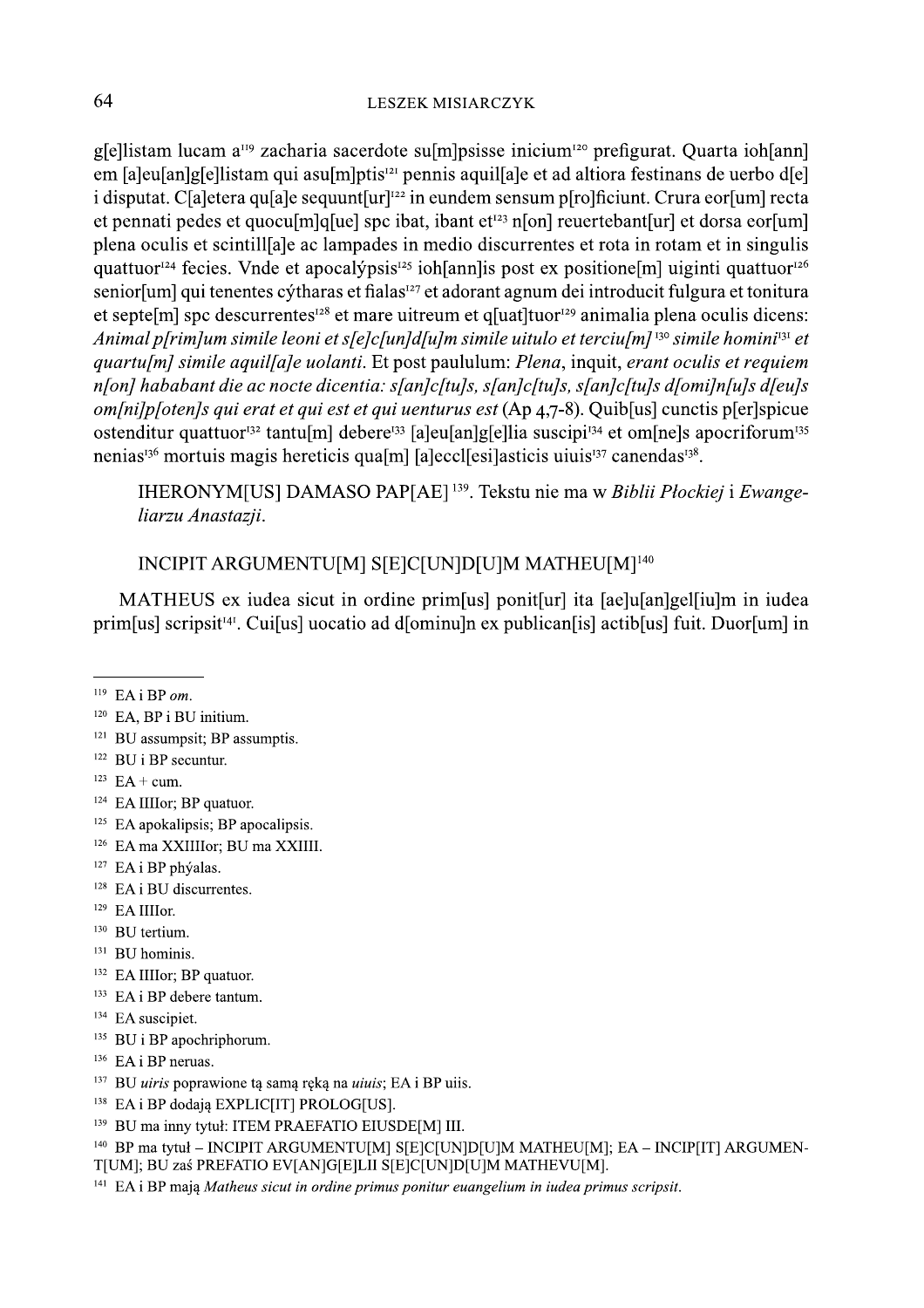generatione xpi p[ri]ncipia p[re]sumens, unius cuius p[ri]ma circu[m]cisio in carne<sup>142</sup>, alterius cui[us] s[e]c[un]d[u]m cor electio fuit ex utrisq[ue] ei[us]<sup>143</sup> patrib[us]<sup>144</sup> xpc sicq[ue] quarter<sup>145</sup> denario numero trisformiter posito p[ri]ncipium a credendi fide in electionis temp[us] porrigens et  $ex^{146}$  electione<sup>147</sup> usq[ue]<sup>148</sup> in transmigrationis diem dirigens atq[ue] t[ra]nsmigratio[n] is die usq[ue] in<sup>149</sup> xpm definiens<sup>150</sup>, decursam aduentus domini ostendit generatione[m]. Et<sup>151</sup> numero satisfacciens<sup>152</sup> et tempori et se q[uo]d esset ostenderet et dei in se opus<sup>153</sup> monstrans, etia $[m]$ <sup>154</sup> in his quor $[um]$  genus posuit xpi operantis a p $[ri]$ ncipio testomoniu $[m]$  non negaret. Quar[um] omniu[m] reru[m] temp[us], ordo numer[us] disposito uel ratio q[uo]d fidei necessariulm est, dominuls xpc est qui factus est ex muliere factus sub lege, natus ex virgine, passus in carne, om[n] ia in cruce fixit<sup>155</sup> ut triumphans ea in semetipso, resurgens in corpore et patris<sup>156</sup> nomen in patrib[us] filio et fili<sup>157</sup> nom[en] patri restituens in fili<sup>158</sup>, sine principio, sine fine, ostendens unum se cu<sup>[</sup>m] patrem esse, quia unus est<sup>159</sup>. In quo [a]eu[an]gelio utile est<sup>160</sup> desiderantib[us] d[ominu]m sic p[ri]ma uel media<sup>161</sup> uel<sup>162</sup> p[er]fecta cognoscere ut et uocatione [m]<sup>163</sup> ap [osto]li et opus [a] eu [an] geli et dilectione [m] dei in carne nascentis p[ro] uniuersa legentes intelligant atq[ue] id<sup>164</sup> in eo in quo app[re]hensi sunt et app[re]hendere expetunt, recognoscant. Nobis eni[m] hoc in<sup>165</sup> studio argum[en]ti fuit et fidem fact[a]e rei traderE et operantis d[omin]i intelligendam diligenter esse<sup>166</sup> dispositone[m] querentib[us] non tacere.

#### EXPLICIT ARGUMENTUM<sup>167</sup>

- <sup>142</sup> EA, BP i BU carnis.
- $143$  BU, EA i BP om.
- <sup>144</sup> EA i BP in patribus.
- <sup>145</sup> EA, BP i BU quaternario.
- $146$  BP om.
- <sup>147</sup> BP electio.
- <sup>148</sup> EA, BP i BU  $om$ . BP et electio in transmigrationis usque ad xpm definiens.
- $149$  BU ad.
- <sup>150</sup> BU deffiniens.
- $151$  BU i BP ut et.
- <sup>152</sup> BU satisfaceret: EA i BP satisfaciens.
- <sup>153</sup> EA dei opus in se: BP dei in se opus.
- <sup>154</sup> EA et.
- <sup>155</sup> EA i BP fecit.
- <sup>156</sup> BP patri.
- <sup>157</sup> EA filio.
- <sup>158</sup> EA i BP filiis. Błąd skryby.
- $159$  BU om.
- $160$  EA i BP om.
- <sup>161</sup> EA i BP mediaces.
- $162$  BP om.
- <sup>163</sup> BU uocatione.
- $164$  BU i BP om.
- $165$  BP om.
- $166$  EA, BP i BU om.
- <sup>167</sup> EA i BP: EXPLICIT ARGUMENTUM: BU ma zwrot: EXPLICIVNT PREFATIONES.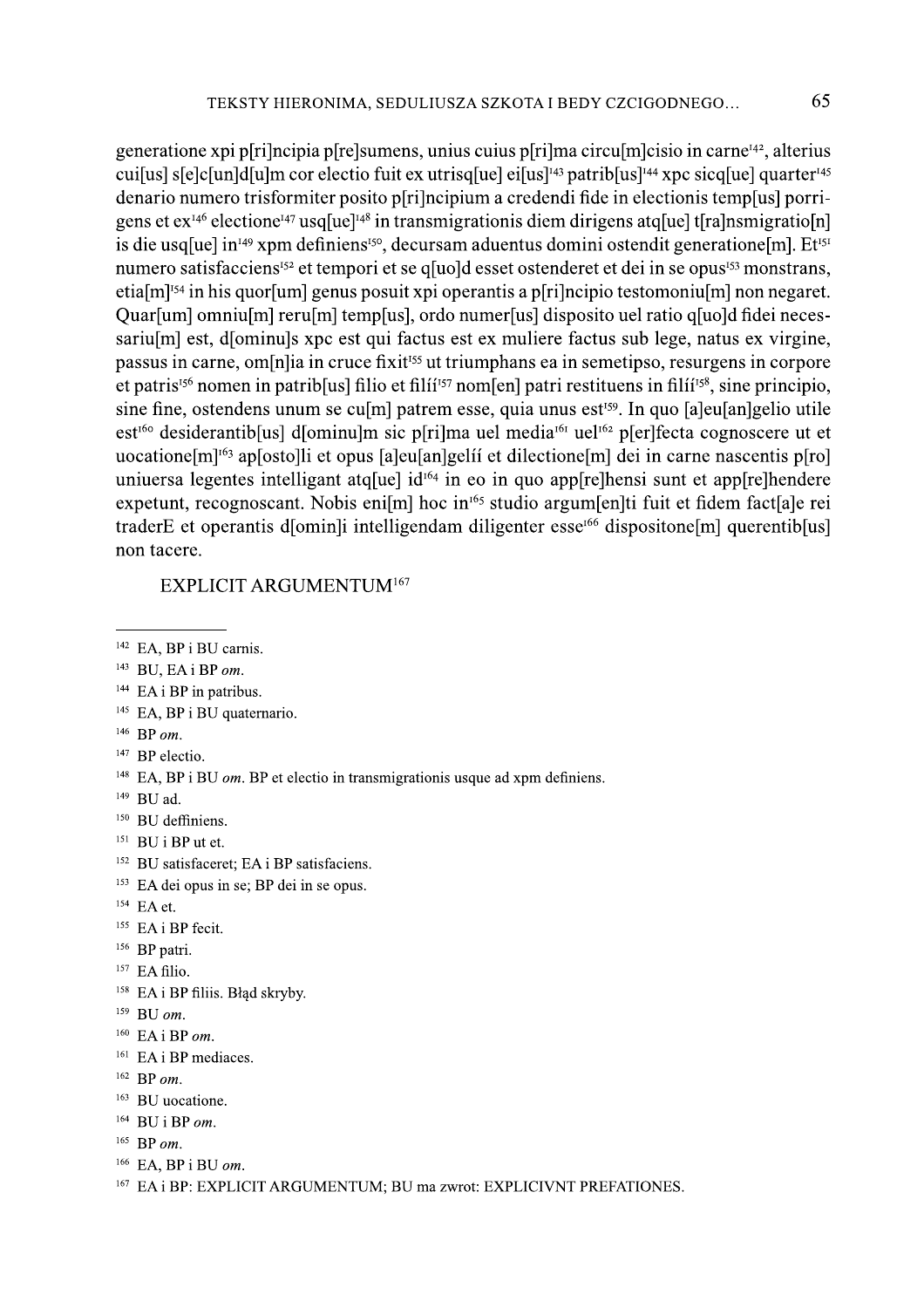## **INCIPIT PROLOG[US] IN MARCO<sup>168</sup>**

MARCUS EVANgelista d[ei]<sup>169</sup> et petri in baptismate filius atq[ue] in diuino sermone discipulus, sacerodcium<sup>170</sup> in ih[er]usal[e]m<sup>171</sup> agens, s[e]c[un]d[u]m carnem leuita, conuersus ad fidem xpi<sup>172</sup>, [a]eu[an]g[e]l[iu]m in italia sc[ri]psit, ostendens in eo quid et generi suo deberet et xpo. Nam iniciu $[m]^{173}$  principis<sup>174</sup> in uoce p[ro]phetic[a]e exclamationis instituens ordinem leuitic ale electionis ostendit ut plreldicans<sup>175</sup> plrel destinatum<sup>176</sup> iohanne [m] filiu [m] zachari[ae]<sup>177</sup> in uoce angeli annuciantis<sup>178</sup> emissum<sup>179</sup> non solum uerbum caro<sup>180</sup> factum s[ed] corpus d[omi]ni in omnia<sup>181</sup> per uerbum diuin[a]e uocis animatum inicio<sup>182</sup> [a]eu[an]g[e] licarel predicationis ostenderet ut qui halec legens sciret cui inicium<sup>183</sup> carnis in domilno et ihu<sup>184</sup> aduenientis habitaculum caro deberet<sup>185</sup> agnoscere, atq[ue] in se uerbum uocis quod in consonantib[us]<sup>186</sup> p[er]diderat inueniret. Deniq[ue] et<sup>187</sup> p[er]fecti [a]eu[an]g[e]líí intrasset opus<sup>188</sup> a baptismo domini p[re]dicare d[ominu]m inchoans<sup>189</sup>, non laborauit natiuitate[m] carnis quia in priorib[us] uiderat dicere s[ed] totus<sup>190</sup> in exprimens<sup>191</sup> expositionem deserti iejunium numeri, temptation [m] diaboli congregatione [m] bestiaru [m] et ministeri [um] p[ro] tulit angelor[um]  $ut^{192}$  instituens nos ad intelligendu[m] singula in breus<sup>193</sup> compingens<sup>194</sup> nec

- $171$  BU om.
- <sup>172</sup> EM ad fidem xpi conuersus.
- <sup>173</sup> EM, BP i BU initium; BP initium + euangelii.
- <sup>174</sup> EM, BP i BU principíí.
- <sup>175</sup> BP + ioh[anne]m.
- <sup>176</sup> BU i BP predestinatum.
- $177$  BP predicans ioh[anne]m predestinatum filium zachari[a]e.
- <sup>178</sup> BU adnuntiantis.
- $179$  EM emissum anuntiantis.
- <sup>180</sup> BP carnem.
- $181$  BP *om* in omnia.
- <sup>182</sup> EM, BP i BU initio.
- <sup>183</sup> EM, BP i BU initium.
- <sup>184</sup> BP in ihu.
- <sup>185</sup> BP debere.
- <sup>186</sup> BP consumationibus.
- <sup>187</sup> EM cum zamiast et; BU i BP om.
- <sup>188</sup> EM, BP i BU opus intrasset.
- <sup>189</sup> EM incipiens.
- <sup>190</sup> EM totius.
- $191$  BU i BP in primis.
- $192$  BU om.
- <sup>193</sup> BP singula[m] breui.
- <sup>194</sup> BU conpingens.

<sup>&</sup>lt;sup>168</sup> BU ma zwrot: INCIPIT PROLOG[US] S[E]C[UN]D[U]M MARUM; BP ma tytuł; INCIP[IT] PROLOG[US] IN EV[AN]GELIO S[ECUNDU]M MARCV[M]; EA nie zawiera Ewangelii Marka.

<sup>&</sup>lt;sup>169</sup> BP + elect[us].

<sup>&</sup>lt;sup>170</sup> Ewangelia Marka (=EM), BP i BU sacerdotium.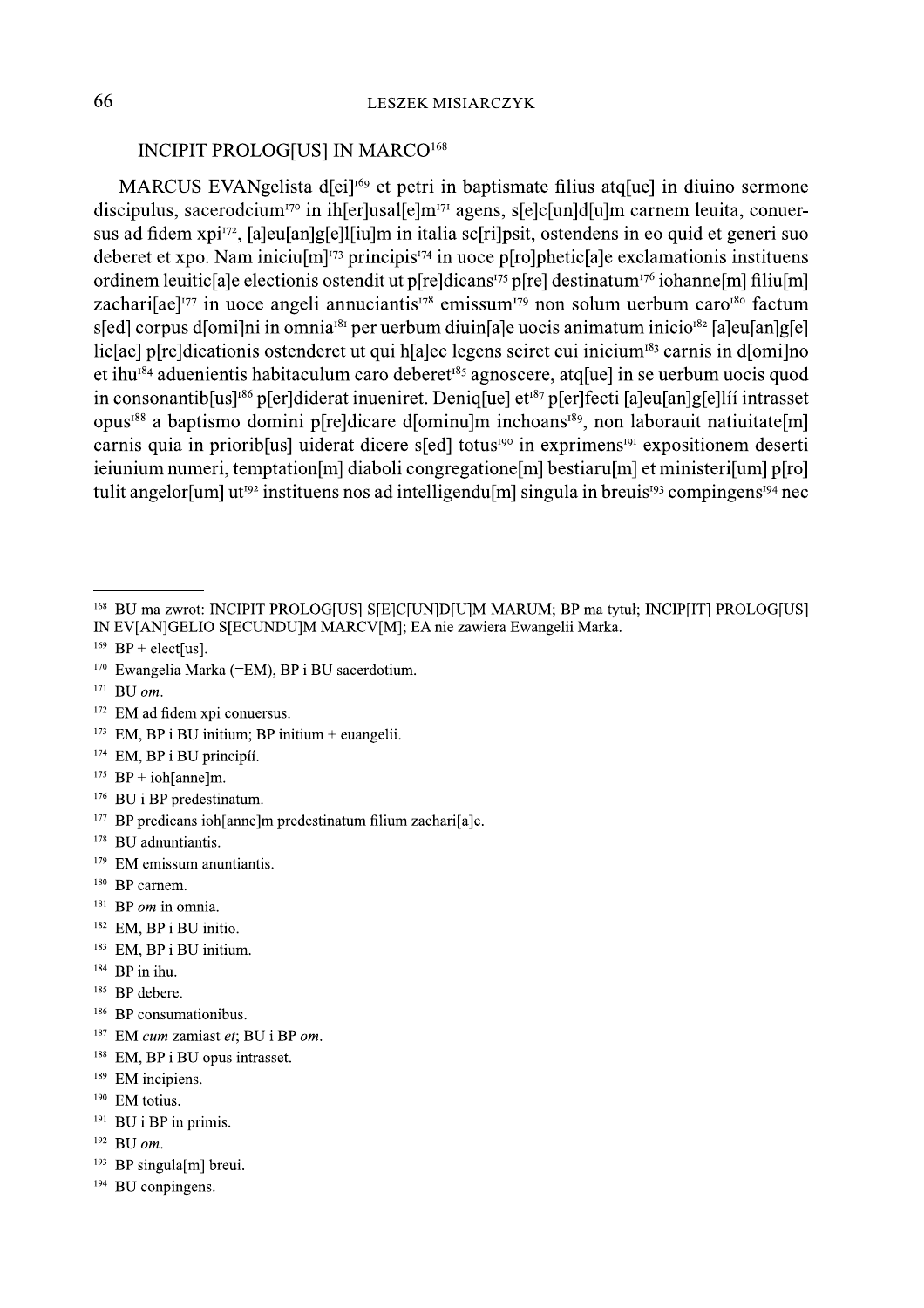TEKSTY HIERONIMA, SEDULIUSZA SZKOTA I BEDY CZCIGODNEGO... 67<br>auctoritate[m] fact[a]e<sup>03</sup> rei demerit<sup>196</sup> et p[ro]ficiendi operis<sup>197</sup> plenitudine[m] non negaret.<br>Deniq[ue] amputasse<sup>036</sup> sibi post fidem pollicem dicit[ur rigat unum sunt, qui austem incrementum prestat devs EST.

# $EXPLICIT ARGUMENTUM<sup>208</sup>$

Bez tytułu<sup>209</sup>

LUCA SYRUS antiocensis<sup>210</sup>, arte medicus, discipul[us] ap[osto]lor[um], post<sup>211</sup> paulum secutus usq[ue] ad confessionem<sup>212</sup> eius seruiens d[omin]o sine crimine. Nam neq[ue] uxorem umqua[m] habens neq[ue] filios, septuaginta et quattuor<sup>213</sup> annor[um] obiit in bithinia<sup>214</sup> plenus sp[irit]u s[an]c[t]o. Qui cum iam scripta essent [a]eu[an]g[e]lia per matheum quidem in iudea, p[er] marcu[m] aute[m] in italia, s[an]c[t]o<sup>215</sup> instigante sp[irit]u in achai[a]e<sup>216</sup> partib[us] hoc sc[ri]psit [a]eu[an]g[e]liu[m] significans etia[m] ipse in principio ante alia e[ss]e descripta. Cui extra ea qu<sup>[</sup>a]e ordo [a]eu[an]g[e]lic[a]e dispositionis<sup>217</sup> exposcit, ea maxime necessitas laboris fuit ut primulml grecis fideliblusl ominli pirolphetatione uenturi<sup>218</sup> in carnelml diomilni<sup>219</sup> xpi

- <sup>199</sup> BP diceret.
- <sup>200</sup> EM, BP i BU sacerdotio.
- <sup>201</sup> EM, BP i BU consentiens.
- $202$  EM i BP in opere.
- $203$  BU i BP eps.
- $204$  BU + est.
- $205$  BP carnem.
- $206$  BU i BP om.
- $207$  EM requiri oportet; BP oportet requiri; BU requirere.
- <sup>208</sup> BU ma zwrot: EXPLICIT PREFATIO; BP EXPLIC[IT] PTOLOG[US].
- $\frac{209}{100}$  BU ma tytuł: INCIPIT PROLOGUS IN EV[AN]G[E]L[I]O S[E]C[UN]D[U]M LVCAM; BP INCIPIT PRO-LOG[US] S[ANCTI] EV[AN]GELII S[ECUNDUM] LUCAM.
- <sup>210</sup> BU natione antiocensis; BP Lucas fuit sýrus antchiocensis.
- $211$  BP postea.
- <sup>212</sup> BP passionem.
- $213$  BP LXX IIII.
- <sup>214</sup> BP bethania.
- <sup>215</sup>  $BP +$  autem.
- <sup>216</sup> BU achagiae; BP agaie.
- <sup>217</sup> BP disputacionis. Błąd skryby.
- <sup>218</sup> BP p[ro]phetacioni uentur[a]e.<br><sup>219</sup> BP *om*. <sup>213</sup> BP LXX IIII.<br><sup>214</sup> BP bethania.<br><sup>215</sup> BP + autem.<br><sup>216</sup> BU achagiae; BP agaie.<br><sup>217</sup> BP disputacionis. Błąd skryl<br><sup>218</sup> BP p[ro]phetacioni uentur[a<br><sup>219</sup> BP *om*.
	-

 $195$  EM facte.

<sup>&</sup>lt;sup>196</sup> BU i BP demeret.

<sup>&</sup>lt;sup>197</sup> BU proficiendo operi; BP proficiendo operis.

 $198$  BP anputas se.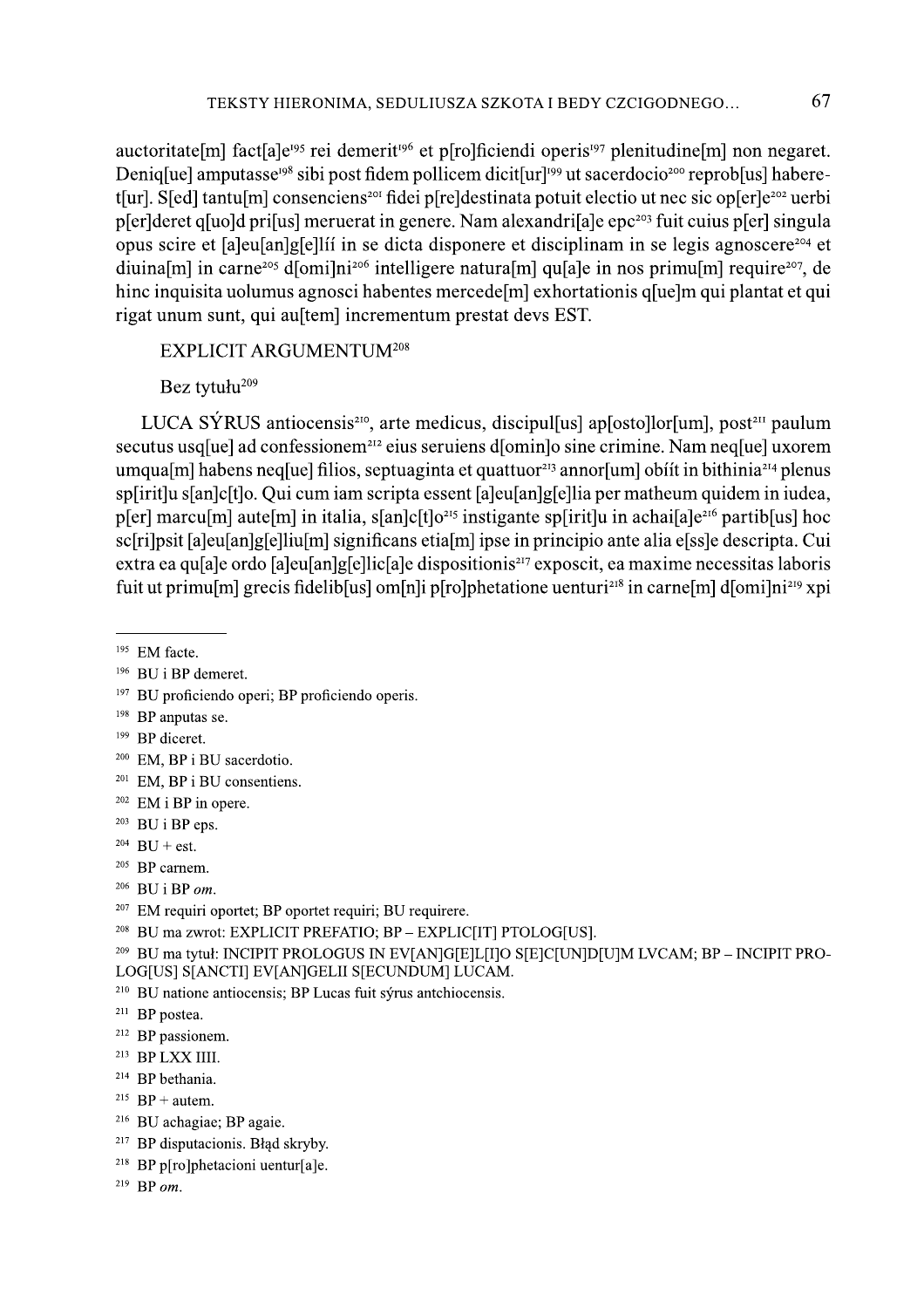manifesta<sup>220</sup> humanitas ne iudaicis<sup>221</sup> fabulis attenti<sup>222</sup> in solo legis desiderio tenerent[ur] ne uel<sup>223</sup> hereticis fabulis et stultis sollicitationib[us] seducti excederent a ueritate elaboraret. De hinc<sup>224</sup> ut in principio [a]eu[an]g[e]lii ioh[ann]is natiuitate presu[m]pta cui [a]eu[an]g[e]l[iu]m scriberet et in quo electus scriberet indicaret contestans in se complete<sup>225</sup> elss le quale essent ab alíís inchoata. Cui ideo<sup>226</sup> post baptismum filíís dei a p[er]fectione generationis in xpo implet [a] e<sup>227</sup> repetend [a] e a p[ri] neipio natiuitatis human [a] e potestas p[ro] missa est ut req[ui] rentiblus] demonstraret in quo applies helpendens<sup>228</sup> erat pler nathan filium introitum recurrentis in d[ominu] $m^{229}$  generationis<sup>230</sup> ammisso<sup>231</sup> indisparabilis dei p[re]dicans in hominib[us] xpm suu[m] p[er]fecti opus hominis redire in se<sup>232</sup> p[er] filium faceret qui p[er] dauid patre[m] uenientib[us] iter p[re]dicabat<sup>233</sup> in xpo. Cui luc[ae] non immerito<sup>234</sup> etia[m] scribendor[um] apostolicor<sup>[um]</sup> actuum<sup>235</sup> potestas in mýsterio<sup>236</sup> datur ut deo in d[eu]m pleno et filio p[re] dicionis<sup>237</sup> extincto oratione ab apsostollis facta forte d[omi]ni electionis<sup>238</sup> numerus co[m] pleretur. Sicq[ue] Paulus consummation[m] ap[osto]licis actib[us] daret que[m] diu stimulum recalcitrante [m]<sup>239</sup> d[omi]n[u]s elegisset. Quod et legentib[us] ac requirentibus d[ominu]  $m^{240}$  et si p[er] singula expediri a nobis<sup>241</sup> utile fuerat sciens tamq[uam]<sup>242</sup> q[uo]d operantem agricolam oporteat de fructib[us] suis edere uitauimus publicam curiositate[m] ne non tam uolenitb[us] d[ominu]m<sup>243</sup> uideremur quam fastidientibus PRODESSE<sup>244</sup>.

EXPLCIT ARGUMENTU[M] SECUNDUM LUCAM<sup>245</sup>

- <sup>221</sup> BP hereticis.
- <sup>222</sup> BU adtenti.
- <sup>223</sup> BP opuszcza zwrot attenti in solo legis desiderio tenerent[ur] ne uel.
- <sup>224</sup> BU manifestata.
- <sup>225</sup> BU i BP completa.
- $226$  BP ergo.
- <sup>227</sup> BP + et.
- <sup>228</sup> BP adprehendens.
- <sup>229</sup> BP deum.
- <sup>230</sup> BP ma dwa razy generacionis. Błąd kopisty.
- <sup>231</sup> BU i BP admissio.
- <sup>232</sup> BP insuper.
- <sup>233</sup> BU i BP prebebat.
- <sup>234</sup> BU inmerito.
- <sup>235</sup> BP auctuu[m].
- <sup>236</sup> BP misterio.
- <sup>237</sup> BU preditionis.
- $238$  BP om.
- <sup>239</sup> BP calcinantem.
- $240$  BP de[um].
- $241$  BP a nobis expediri.
- <sup>242</sup> BU tamen.
- $243$  BP deu[m].
- <sup>244</sup> BU i BP prodidisse.
- <sup>245</sup> BU i BP maja zwrot: EXPLICIT P[RO]LOGUS.

<sup>&</sup>lt;sup>220</sup> BU manifestata.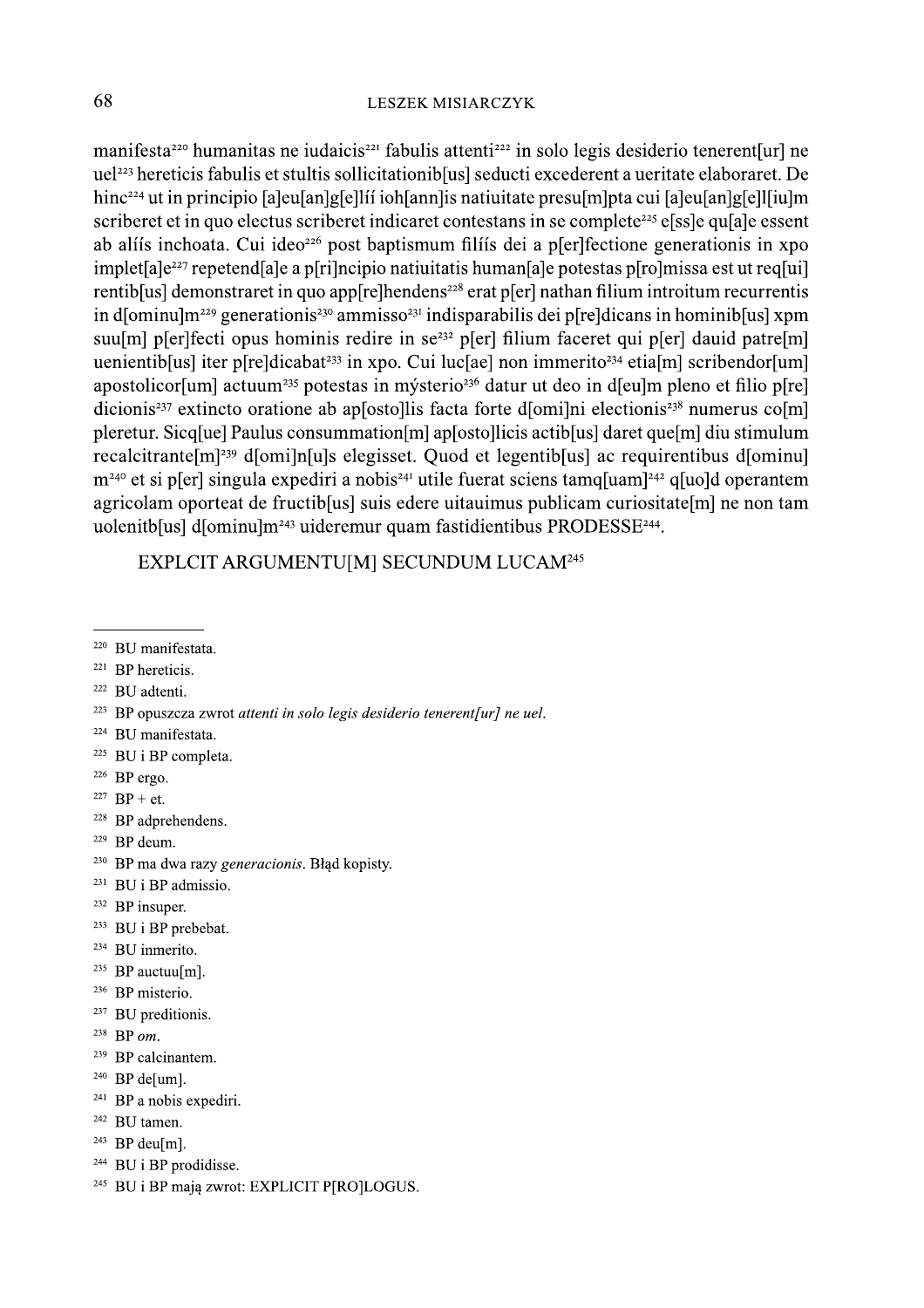## INCIPIT PROLOGUS SEC[UN]D[U]M IOHANNEM<sup>246</sup>

HIC EST IOH[ANNE]S [a]eu[an]g[e]lista unus ex discipulis dei<sup>247</sup> qui uirgo electus est a deo<sup>248</sup>, que[m] de nuptíís uolentem nubere uocauit deus<sup>249</sup>. Cui<sup>250</sup> uirginitatis<sup>251</sup> in hoc duplex testimonium in [a]eu[an]g[e]lio datur<sup>252</sup> quod a pr[a]e c[a]eteris dilectus a d[omin]o dicit[ur] et huic matre [m] suam de cruce<sup>253</sup> co [m] mendauit d[omi[n] u[s] ut uirgo uirgine [m]<sup>254</sup> seruaret. Denigluel manifestans in [aleu[an]g[e]lio quod erat ipse incorruptibilis uerbi opus inchoans solus uerbum carne [m]<sup>255</sup> factu [m] esse nec lumen a tenebris comp [re]hensu [m]<sup>256</sup> fuisse testat[ur]. Primu[m] signu[m] ponens q[uo]d in nuptifs fecit d[omi]n[u]s ut<sup>257</sup> ostendens q[uo]d erat ipse<sup>258</sup> legentib<sup>[</sup>us] demonstraret quod ubi d[omi]n[u]s inuitatus deficere nuptiar[um]<sup>259</sup> uinu[m] debeat ut et<sup>260</sup> ueterib[us] immutatis noua<sup>261</sup> om[n]ia qu[a]e a xpo instituunt[ur] appareant. Hoc aute [m] [a]eu[an]g[e]l[iu]m scripsit in asia postea qua [m]<sup>262</sup> in pathmos insula apocalýpsin<sup>263</sup> scripserat ut cui in p[ri]ncipio canonis incorruptibile p[ri]ncipium in genesi etia[m] incorruptibilis finis p[er] uirginem in apocalýpsi<sup>264</sup> redderet[ur] dicente xpo: ego sum A et W. Et hic est iohlannils qui sciens supfer luenisse diem recessus sui convocatis discipulis suis in epheso p[er] multa signor[um] experimenta promens xpm descendens in defossum sepulture[a]e su[a]e locu[m] facta oratione<sup>265</sup> positus est ad patres suos tam ex traneus<sup>266</sup> a dolore mortis qualm a corruptione carnis inuenit url alienus. Tamen post om [ni]s<sup>267</sup> [a] eu[an]g[e]][iu]m scripsit et hoc uirgini debebat[ur]<sup>268</sup>. Ouor[um] tam[en] uel scriptor[um] templor le dispositio uel libror [um] ordination ideo pler singula nobis<sup>269</sup> non exponit [ur] ut

- $249$  EA i BP dominus.
- <sup>250</sup> BU i BP cuius.
- <sup>251</sup> BP uirginitati.
- <sup>252</sup> BP dat[ur] in euang[e]lio.
- <sup>253</sup> EA \*\*\*iens de cruce; BU i BP pendens in cruce.
- $254$  EA i BP uirginem uirgo.
- <sup>255</sup> EA, BP i BU caro.
- <sup>256</sup> BU conprehensum.
- $257$  BP om.
- <sup>258</sup> EA, BP i BU ipse erat.
- <sup>259</sup> BP nupciarum.
- $260$  BP ma *ac* zamiast *ut et*.
- <sup>261</sup> BP nouo.
- <sup>262</sup> BU postquam.
- <sup>263</sup> EA apokalipsin; BP apocalipsim.
- <sup>264</sup> EA apokalipsi; BP apocalipsi; BU apocalýpsin.
- <sup>265</sup> BP oracione.
- <sup>266</sup> EA, BP i BU extraneus.
- $267$  BP om[n]es.
- <sup>268</sup> BP debetur.
- $269$  EA, BP i BU a nobis.

<sup>&</sup>lt;sup>246</sup> BP ma tytuł: INCIP[IT] P[REP]H[ATI]O IN EV[AN]GELIO S[ECUNDUM] IOHANNE[M]; w EA brak jakiegokolwiek tytułu; BU ma zwrot: P[RE]F[ATIO] EV[AN]G[E]LII S[E]C[UN]D[U]M IOHANNEM.

<sup>&</sup>lt;sup>247</sup> EA i BP domini.

 $248$  BU i BP a Deo est.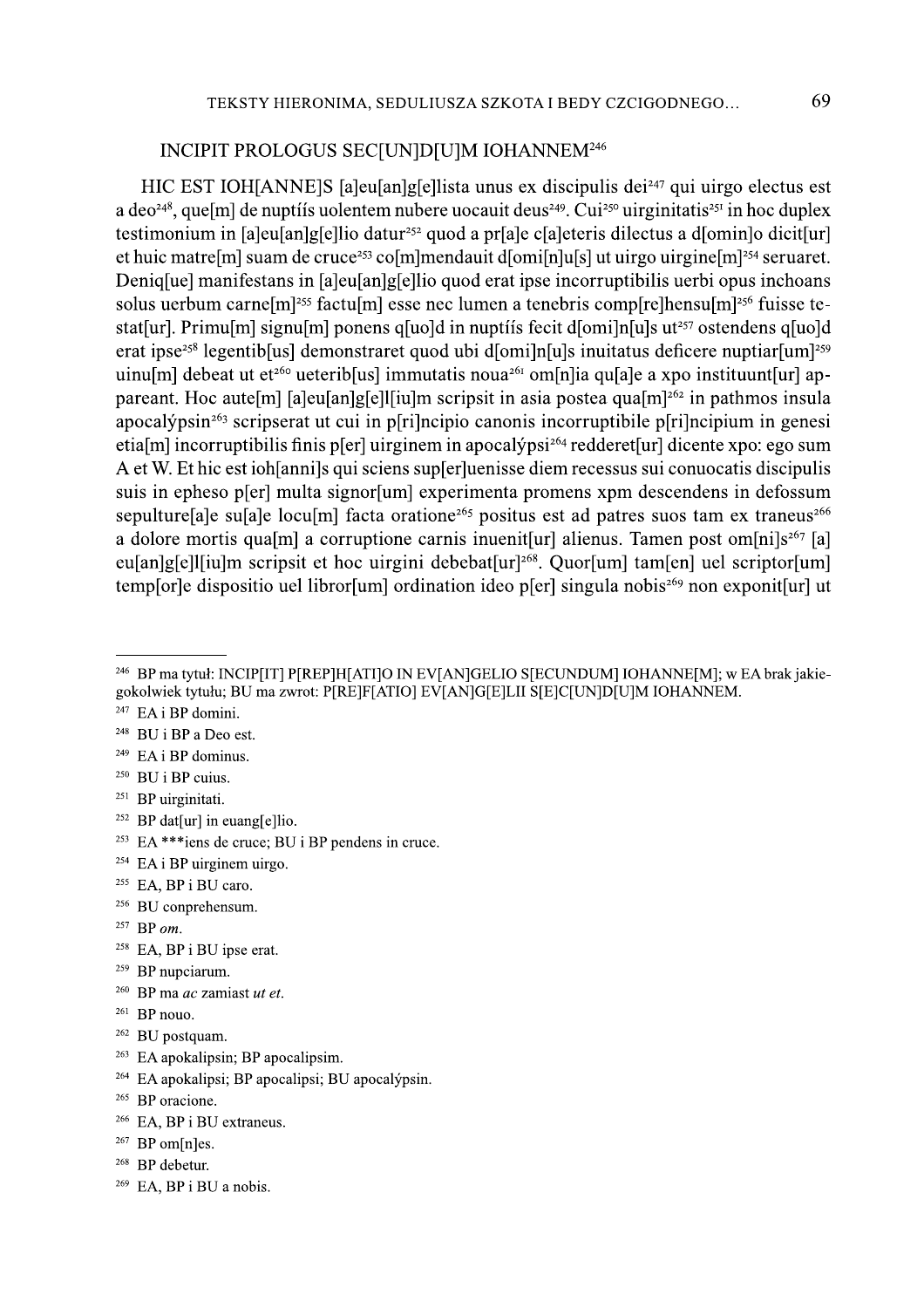scienti<sup>270</sup> desiderio collocetur<sup>271</sup> et quale rentiblus fructus laboris et deo magisterii doctrina seruetur. AMEN<sup>272</sup>.

### EXPLICIT PROLOGUS S[E]C[UN]D[U]M IOHANNEM.<sup>273</sup>

Zanim przedstawię kilka wniosków, które nasuwają się po porównaniu wspomnianych tekstów, zacznijmy od uwagi bardziej ogólnej dotyczącej autorstwa tych tekstów. Pierwsze trzy teksty, czyli Beatissmo pape Damaso (Novum opus), Prologus quatuor evangeliorum (Plures fuisse) i Iheronimus Damaso pape (Sciendum etiam), którego nie ma w Biblii Płockiej i Ewangeliarzu Anastazji są autorstwa św. Hieronima. Natomiast wprowadzenia do Ewangelii synoptycznych: Argumentum secundum Matheum, Prologus in Marco i Prologus sancti Evangelii secundum Lucam nie są autorstwa św. Hieronima, jak to niekiedy błędnie powtarzają badacze albo tzw. Dialogami monarchiańskimi, bo taka nazwa również funkcionuje w obiegu naukowym, ale są autorstwa Seduliusza Szkota, mnicha i poety irlandzkiego, który żył i tworzył w szkole w Leodium w IX w.<sup>274</sup>, zaś wprowadzenie do Ewangelii Janowej Prephatio in Evangelium secundum Iohannem jest autorstwa Bedy Czcigodnego<sup>275</sup>. To ustalenie jest bardzo ważne, gdyż często wszystkie te teksty błędnie przypisywano św. Hieronimowi. O ile teksty Hieronima były dosyć powszechnie używane w biblijnych kodeksach średniowiecznych w całej ówczesnej Europie, o tyle fakt, że wprowadzenia do Ewangelii synoptycznych są autorstwa Seduliusza i są obecne zarówno w Biblii Płockiej jak też częściowo w Ewangeliarzu Anastazji, jest bardzo mocnym argumentem za leodyjskim pochodzeniem biblijnych kodeksów płockich z XII w. Co oczywiście nie oznacza jeszcze, że musiały powstać nad Mozą i zostały przywiezione do Płocka, bo równie dobrze mogły zostać przepisane na miejscu przez kopistów z Leodium. Dalej, widzimy, że tak samo pisano w kodeksach płockich i leodyjskich, prawdopodobnie ze względu na wymowę imię Hieronima: Iheronimus. Analiza zaś porównawcza samych tekstów wyraźnie prowadzi do kilku ważnych wniosków. Po pierwsze, Biblia Płocka, a za nią Ewangeliarz Anastazji, są bliższe wersji tekstu zachowanej w Biblia Universa, kodeksie pochodzącym z klasztoru sancti Trudonis niż w Ewangeliarzu z Averbode. Oczywiście nie są to jakieś ogromne różnice, ale te same elementy różnicujące powtarzają się w tych trzech kodeksach. Z tego wynika, że źródeł dla biblijnych kodeksów płockich z XII w. trzeba szukać w leodyjskich klasztorach benedyktyńskich, być może w samym klasztorze sancti Trudonis niedaleko Liège. Po drugie, kodeks płocki zwierający Ewangelię Marka dosyć często, choć nie zawsze, idzie za wersją tekstu zachowaną w Biblii Płockiej i Biblia Universa. Wypada więc mieć nadzieje, że dalsze badania porównawcze, zwłaszcza wersji samego tekstu biblijnego, potwierdzą tę zależność i pomogą ustalić czy kodeks powstał nad Mozą czy może jest odpisem z Biblii Płockiej wykonanym na miejscu. Po trzecie wreszcie, i jest to wniosek niezmiernie interesujący, *Ewangeliarz Anastazji*, nie licząc drobnych zmian kopisty typu zamiana – *tium* na – *cium* 

<sup>&</sup>lt;sup>270</sup> BP sciendi.

<sup>&</sup>lt;sup>271</sup> EA collocata; BU i BP conlocato.

 $272$  EA, BP i BU om.

<sup>&</sup>lt;sup>273</sup> BP ma zakończenie: EXPLIC[IT] P[RE]PHATIO; BU – EXPLICIT PRAEFATIO.

<sup>&</sup>lt;sup>274</sup> Por. Patrologia Latina (=PL) 103, 273-274: Argumentum in Mattheum; PL 103, 279-280: Argumentum in Marcum; PL 103,285-286: Argumentum secundum Lucam. Expositiuncula.

<sup>&</sup>lt;sup>275</sup> Por. Patrologia Latina 92,633-636: In Iohannis Evangelium Expositio.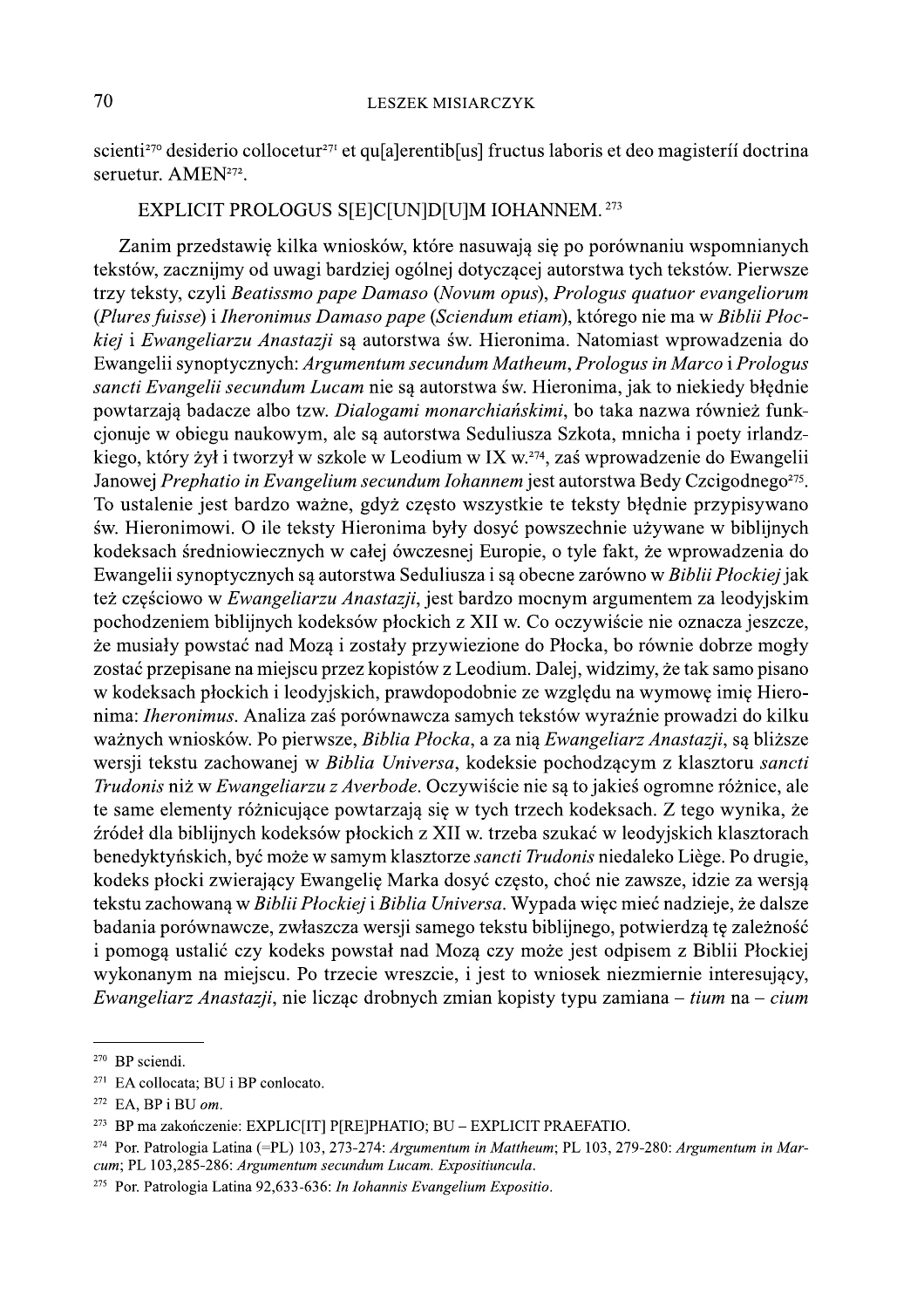lub pojedynczych liter, jest bardzo mocno zależny od Biblii Płockiej. Najmocniejszym jednak argumentem jest fakt opuszczenia przez obydwa kodeksy w pierwszym tekście Hieronima tej samej frazy: peruersius uel a librariis dormitantibus aut addita sunt aut mutate. Trudno mówić tu o przypadku i powyższy fakt zdaje się wskazywać na to, że Ewangeliarz Anastazji zostałby sporządzony w oparciu o tekst Biblii Płockiej. Jeśli jak potwierdzają zapiski o cudach z 1148, Biblia była już w Płocku przed tą datą, to jest bardzo prawdopodobne, że Ewangeliarz Anastazji byłby odpisem tekstu dokonanym na miejscu w Płocku w lokalnym skryptorium jako fundacja Bolesława Kędzierzawego i wotum za zbawienie zmarłej żony Anastazji. Kodeks musiałby zatem powstać po jej śmierci datowanej na 1158 r. w Płocku, za czasów już biskupa Wernera i nie zostałby, jak się przypuszcza, przywieziony przez niego podczas jego podróży do Akwizgranu. Natomiast tekst Seduliusza zachowany w Comentaria do Ewangelii Marka odbiega zarówno od Biblii Płockiej jak też Ewangeliarza Anastazji, jest późniejszy i pochodzi najprawdopodobniej z innego środowiska.

Powyższe wnioski są z oczywistych względów jedynie wstępnymi konkluzjami, gdyż porównane teksty nie są zbyt długie i pełniejsze konkluzje będzie można przedstawić dopiero po analizach porównawczych wersji samego tekstu biblijnego czterech Ewangelii.

### The Texts of St. Jerome, Sedulius Scottus and Beda Venerable in Plock and Mosan **Biblical Manuscripts of XII century Summary**

This article is the comparison of two biblical manuscripts of the twelfth century from Plock, namely the so-called *Bible of Plock* and *Evangeliar of Princess Anastasia* with two Mosan biblical manuscripts: Evangeliar of Averbode and the Biblia Universa transcribed in the same period. The first three texts: Beatissimo Papae Damaso (Novum opus), Prologus quatuor evangeliorum (Plures fuisse) and Iheronimus Damaso Pape (Sciendum etiam) – the last one is not in the *Bible of Plock* – and *Evangeliar of Princess Anastasia* are of St. Jerome. In contrast, the introduction to the Synoptic Gospels: Argumentum secundum Matheum, Prologus in Marco and Prologus sancti Evangelii secundum Lucam are not the texts of St. Jerome, as is sometimes mistakenly repeated by different scholars, but belong to Sedulius Scottus, an Irish monk and poet who lived and worked in a school in Leodium in the ninth century, and the introduction to the Gospel of John: Prephatio in Evangelium secundum Iohannem was written by Bede the Venerable. While the texts of Jerome were quite commonly used in biblical medieval manuscripts, the fact that the introductions to the Synoptic Gospels are written by Sedulius Scottus and are present in both the Bible of Plock as well as partially in *Evangeliar of Princess Anastasia* is a very strong argument for the Mosan origin of the biblical manuscripts of Plock from the twelfth century. Comparative analysis of the texts themselves clearly leads to several important conclusions. First, the Bible of Plock and Evangeliar of Princess Anastasia are closer to the version of the text preserved in the Biblia Universa, a codex written in the monastery of Sancti Trudonis, than to Evangeliar of Averbode. It follows that the sources for the biblical manuscripts of Plock from the twelfth century should be searched in Mosan Benedictine monasteries, perhaps in the monastery Sancti Trudonis near Liège. Second, the *Gospel of Mark* generally follows the version of the text preserved in the Biblia Universa and the Bible of Plock but not all the time. It should therefore be hoped that further comparative studies, especially the version of the biblical